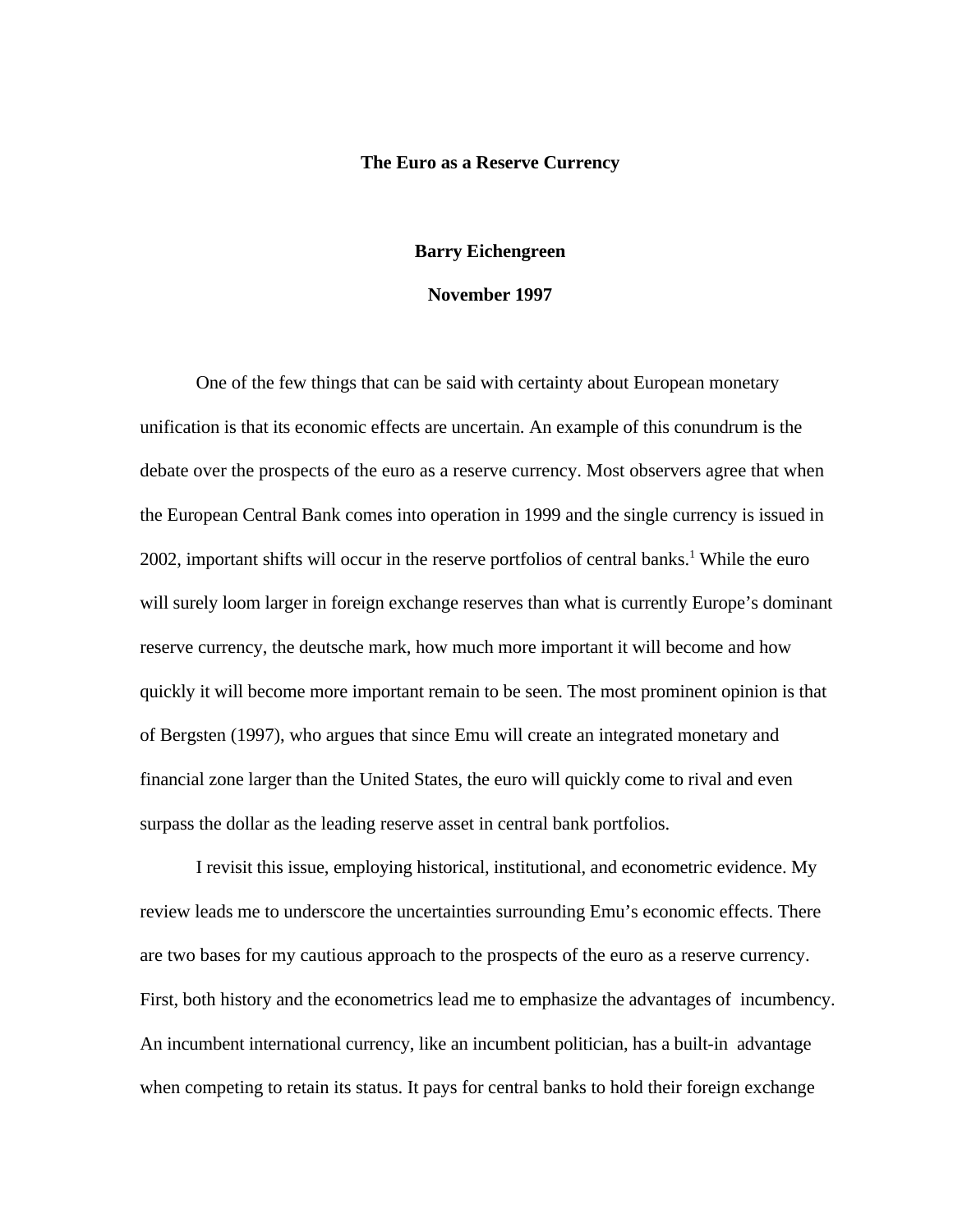reserves in a currency that is widely used for settling international financial transactions, that is, in a currency the markets in which are liquid and stable. It follows that it will pay for them to hold their reserves in the same currencies held by other international investors, including (but not limited to) other central banks. This network externality lends inertia and an element of path dependence to the development of reserve-currency status. The point is epitomized by the disproportionate importance of the pound sterling as a reserve currency well into the 20th century, long after Great Britain's dominance of international financial and commodity markets had passed.

To be sure, competition among currencies, like competition among politicians, admits of countervailing forces. Even in the heyday of the late-19th century "sterling standard," the currency's domination was far from complete. And systematic economic mismanagement by a reserve-currency country, like a politician's systematic failure to show up for roll-call votes, can quickly alienate its constituency. In addition, one can imagine a tipping point where other factors -- say, the fact that another country comes to account for a significantly larger share of international financial and commercial transactions -- offset the advantages of incumbency, and the network externalities that long worked in favor of a currency suddenly start to work against it. Sterling's history illustrates these points as well.

The second basis for caution concerns the institutional structure. Following Folkerts-Landau and Garber (1992) I argue that creating a market with sufficient stability to be attractive to international investors, including central banks, requires day-to-day liquidity management and periodic lender-of-last-resort operations on the part of the issuing central bank. This in turn presupposes that the domestic central bank will have supervisory and

- 2 -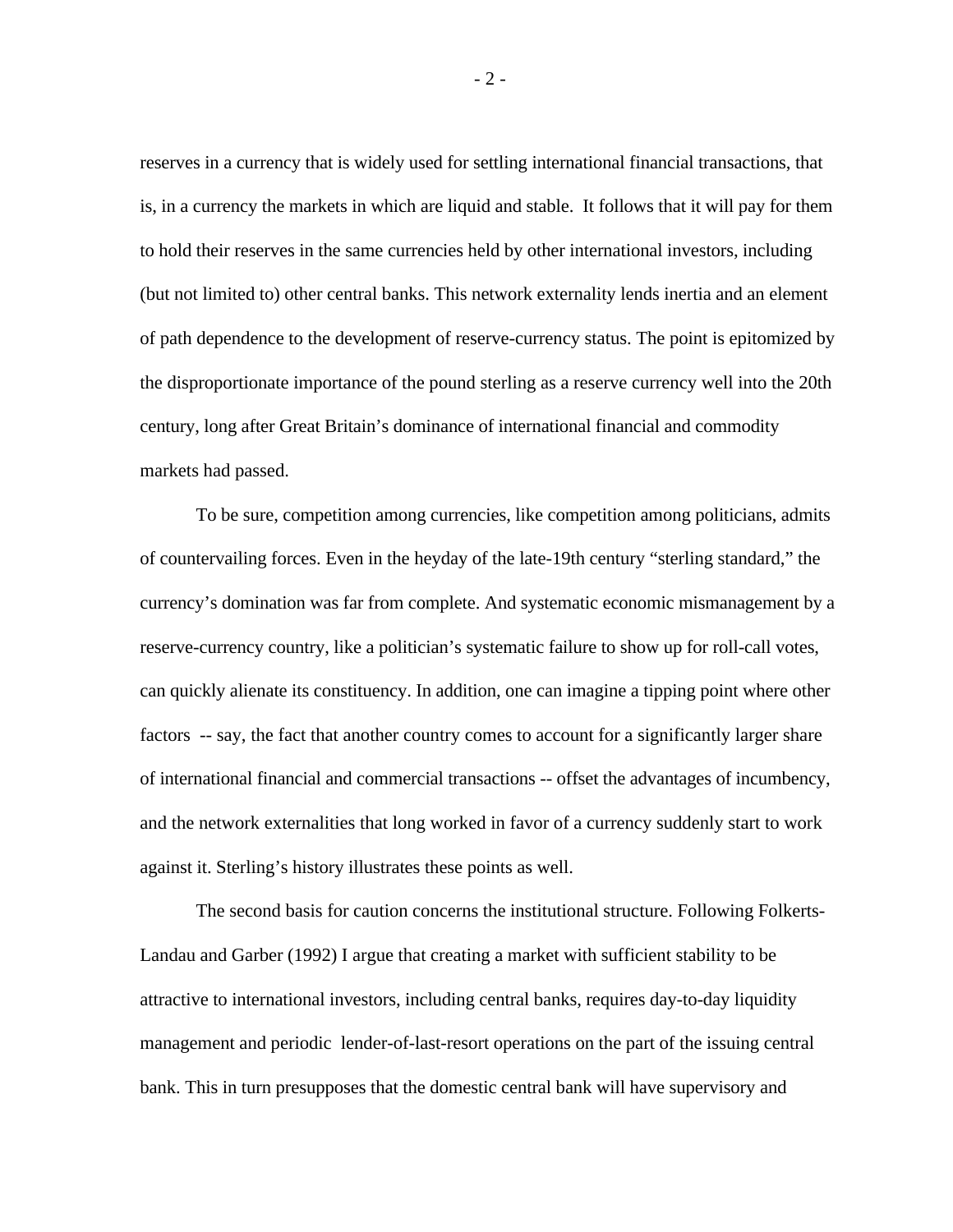regulatory authority over the market in whose management it is engaged. These are clear lessons of U.S. financial history: the dollar's acquisition of reserve currency status significantly lagged the rise of U.S. international economic power and had to await the creation of a Federal Reserve willing and able to carry out these functions. The Maastricht Treaty, in contrast, assumes a strong division between responsibility for monetary policy, which will reside with the ECB, and responsibility for supervision and regulation, which will rest with national authorities. While this arrangement may change over time, the initial conditions appear to bode ill for the euro's prospects as a reserve currency.

I make these points in a paper in four sections. Section 1 reviews historical evidence on the rise and fall of reserve currencies. Section 2 considers time-series evidence drawn from the generalized float of the 1970s, 1980s and 1990s, analyzing the influence on reserve currency status of incumbency, economic size, and economic policies. Section 3 turns to the importance of institutional arrangements in the case of the euro. Section 4 concludes.

# 1. Historical Evidence

The practice by governments and bankers to governments of holding foreign currencies extends back over centuries. But holding foreign assets as a reserve against official liabilities became standard practice only in the 19th century, with the emergence of liquid financial markets, modern central banks, and the international gold standard. In a sense, the rise of these practices was a correlate of modern economic growth. Prior to the industrial revolution, commodity monies dominated domestic and international transactions. The introduction of token coins and paper money was impractical so long as inadequate

- 3 -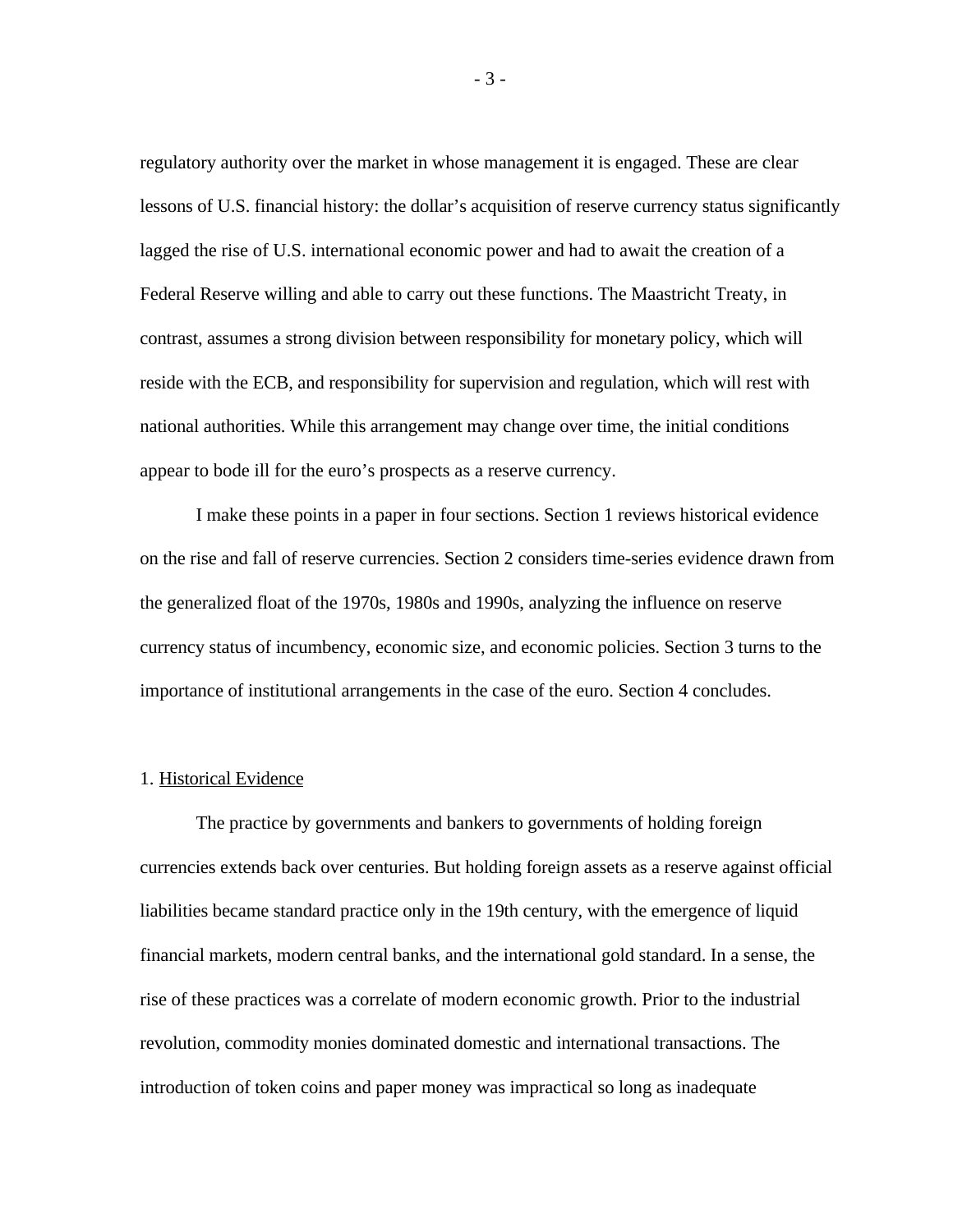standardization made counterfeiting easy. The development of the steam engine brought steam power to the mint, effectively removing this constraint. This in turn facilitated the rise of the gold standard, whose spread had been limited previously by the fact that the smallest gold coin was too valuable for day-to-day transactions (Redish 1990).

## A. Sterling Under the Gold Standard

Prior to this time, most countries had been on the silver standard or on some form of bimetallic standard, under which the government stood ready to mint fixed quantities of both silver and gold bullion into legal tender, and under which small-denomination coins were composed of silver. Once the steam engine was introduced to the mint and token coinage became practical, the main constraint on going onto gold became acquiring an adequate stock of the yellow metal.<sup>2</sup> A government might accomplish this by suspending its commitment to purchase silver and allowing its internal price to decline below world levels. Arbitragers would then export silver and import gold, which the authorities would coin in unlimited amounts. But the transformation could be accomplished even faster when the metallic basis of the money supply was concentrated in official hands and only paper money and token coins circulated internally. In this case, one entity (the government or central bank) could itself exchange the nation's silver for gold on the open market. In poorer countries where precious metal was scarce, there was a natural temptation to acquire interest-bearing financial assets convertible into gold instead of gold itself. This temptation was strongest where the government secured the resources needed to establish gold convertibility through a foreign loan. Existing exchange reserves could serve as collateral, while the lender typically required the borrowing government to keep some of the proceeds of the new loan on deposit in the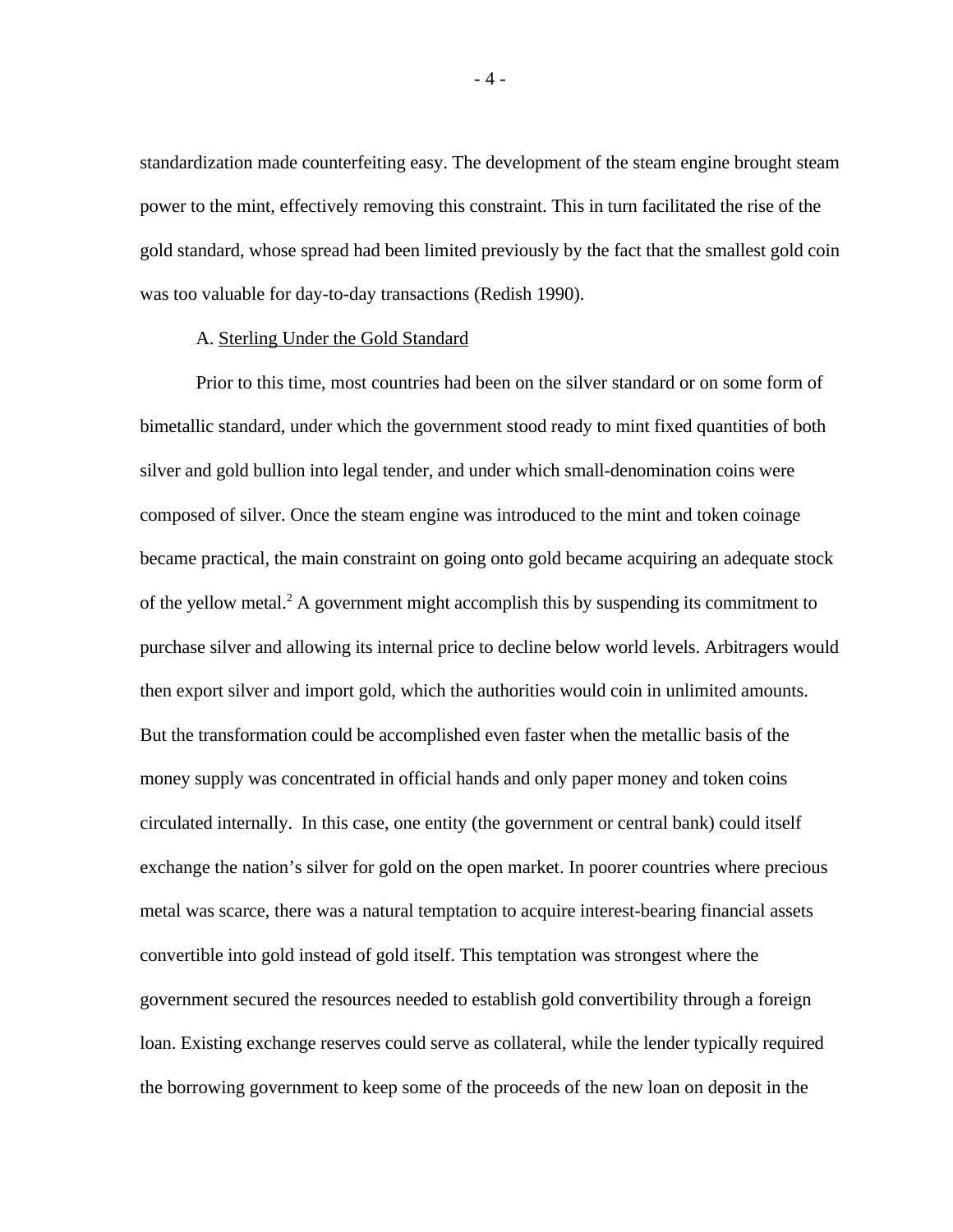issuing financial center. In a number of important gold standard countries, the statutes requiring the maintenance of gold convertibility authorized, or at least did not prohibit, the practice (Bloomfield 1959).

For all these reasons, the holding of foreign exchange reserves only became widespread after  $1870$ .<sup>3</sup> In 1880, the foreign exchange reserves of central banks and governments still amounted to less than 10 per cent of their gold reserves. The principal countries holding exchange reserves at this time were Austria, Belgium, Canada, Denmark Finland, Germany and Sweden.<sup>4</sup>

The share of foreign exchange in world reserves then began to rise. Japan acquired exchange reserves in the form of an indemnity from China following her victory in the Sino-Japanese War. In the 1890s Russia began holding the proceeds of her foreign loans in Paris and Berlin and using these as the basis for market operations to stabilize her currency. Austria emulated her example. In 1899 the British sovereign was made legal tender in India and the government established a reserve in London.

Sterling was far and away the leading reserve currency: in 1899 the sterling balances of official institutions were more than twice their known French francs, Reichsmarks and other currencies combined (Table 1).<sup>5</sup> Britain being the leading trading nation, holding balances in London was the convenient way to effect balance-of-payments settlements. Britain being the leading creditor nation, sterling was the convenient currency in which to borrow and London was the obvious place to hold the proceeds. Starting in the 1860s, the Bank of England grew increasingly cognizant of its lender-of-last-resort responsibilities and guaranteed the liquidity of the London market.<sup>6</sup> Above all, until 1871 sterling was the only major currency

- 5 -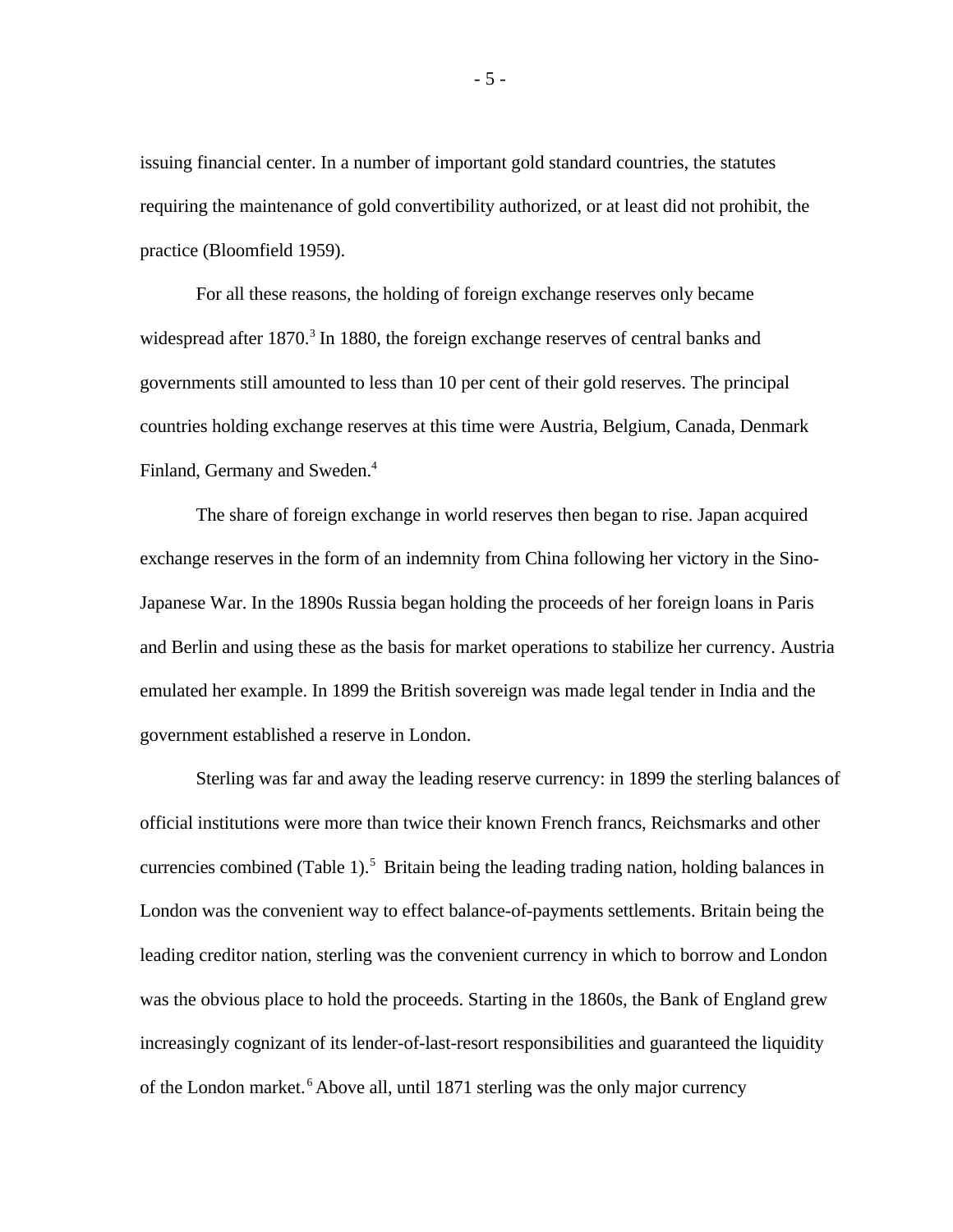unconditionally convertible into gold. Even the French franc, the second most important reserve currency, was convertible into gold at the option of the authorities, who might instead redeem their liabilities in depreciated silver.

For all these reasons, sterling had a head start on its competition. It is hardly a surprise that it was the leading reserve currency of the time. It retained its preeminence in 1913, when modern economic growth had spread to the European continent and elsewhere and Britain's commercial and financial dominance had begun to fade.

Yet sterling's position was in fact rather less dominant than much of the Englishlanguage literature would lead one to suppose. Indeed, the situation on the eve of World War I points up the limitations of the model of strong network externalities, according to which one reserve currency should crowd out the others. By 1913 the franc and mark together in fact accounted for as large a share of official foreign exchange holdings as sterling. As Lindert (1969) notes, network effects appear to have been regional, not global, in scope. Sterling owed its dominance in official portfolios to the exceptionally large sterling reserves held by the governments of India and Japan (including the Bank of Japan and the Yokohama Specie Bank). In Europe itself, sterling was a distant third behind the franc and the mark in terms in terms of the value of holdings of official institutions. This reflected the importance of the Paris capital market to a Russian government which held the majority of its exchange reserves in francs. But Greece and Romania, also dependent on French finance and in France's sphere of diplomatic influence, held more francs than sterling as well. The Reichsmark owed its importance to the holdings of nations close to Germany -- Austria, Italy, and Scandinavia --

- 6 -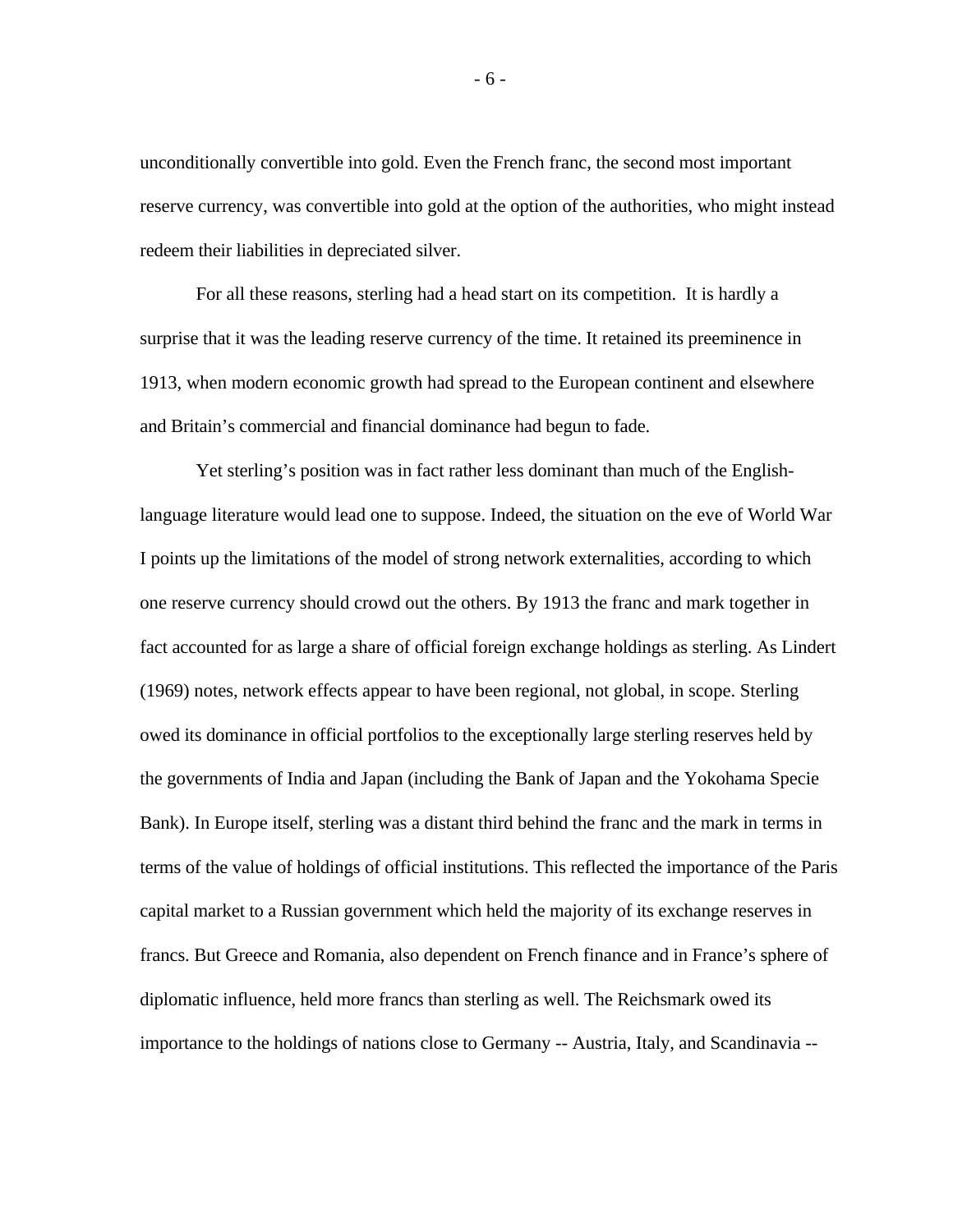with whom the country traded extensively and to Russia, reflecting the latter's relative geographic proximity to Berlin.

Thus, while gold-standard experience illustrates the importance of incumbency advantages and network effects, it also reminds that neither argument should be pushed too far.

# B. Currency Competition Under Interwar Gold-Exchange Standard

Many recent authors have suggested that the differences between the "prewar gold standard" and "interwar gold standard" were more modest than commonly supposed. At the Genoa Conference in 1922, governments, concerned about the danger of deflationary pressure, adopted a resolution encouraging the practice of holding exchange reserves. Although a number of central bank statutes were adapted to facilitate the practice, the impact was less than hoped.<sup>7</sup> Circa 1928, foreign exchange accounted for 24 per cent of global reserves, only modestly higher than the 19-20 per cent levels of 1913 (IMF 1953). This modest increase can probably be explained away by the higher interest rates that prevailed in the 1920s, compared to the immediate pre-WWI period, increasing the return on foreign exchange (Nurkse 1944).

Prior to World War I, the only countries to hold a significant share of their reserves in dollars were Canada, which was disproportionately dependent on the New York capital market, and the Philippines, which was effectively a dependency of the United States. Only after 1890 did the U.S. export more capital than she imported, and questions about the dollar's convertibility into gold were removed only with the adoption of the Gold Standard Act of 1900.

- 7 -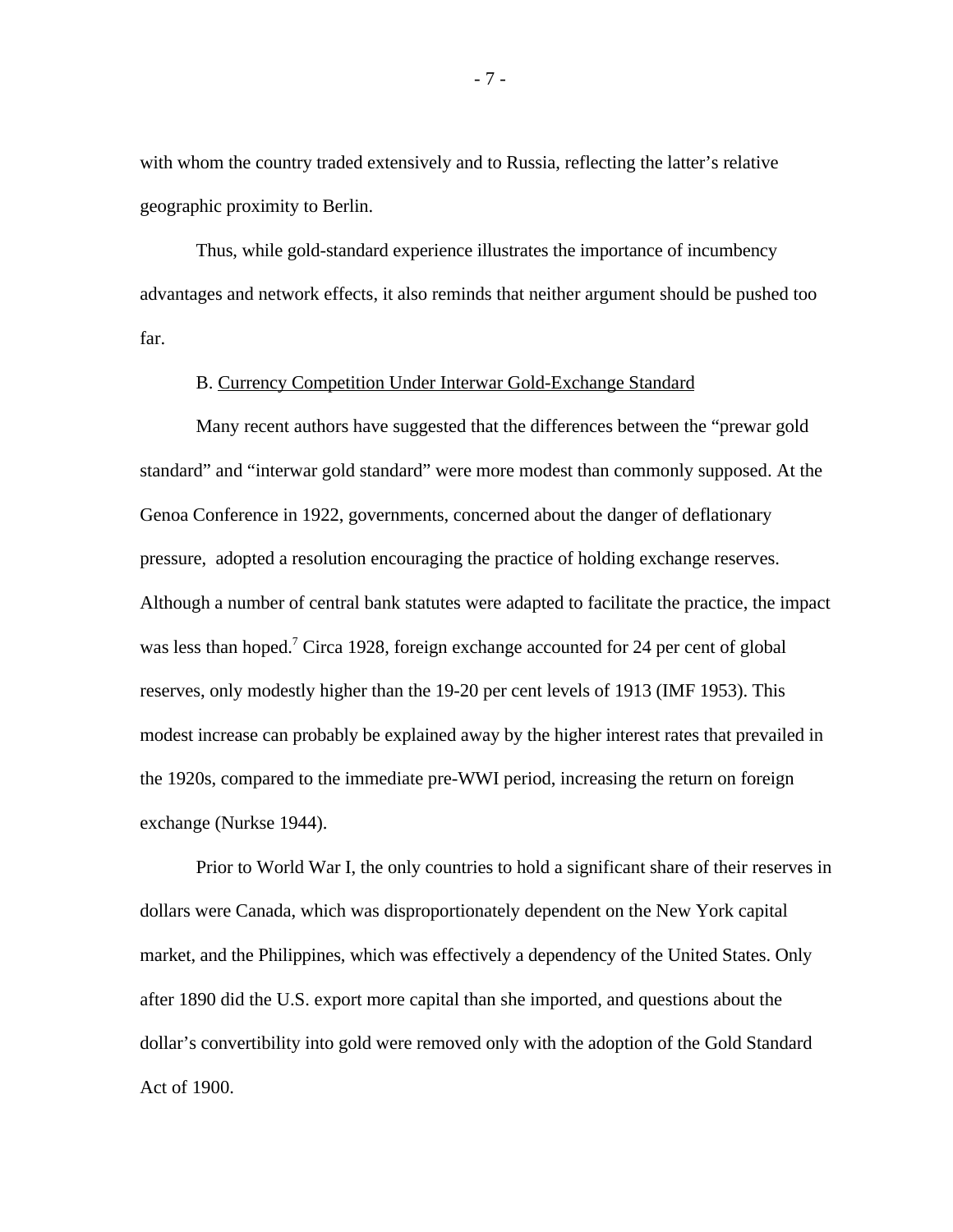More fundamentally, the U.S. failed to develop the institutional prerequisites for elevating the dollar to the status of an international currency. The dollar was scarsely used in international transactions, reflecting the absence of a broad and deep market in bankers acceptances.<sup>8</sup> Before the passage of the Federal Reserve Act, national banks were prohibited from accepting bills of exchange arising out of international trade. There existed no central bank to rediscount those acceptances and other commercial instruments or to purchase bills and acceptances directly using open market operations. Revealingly, there had been an active market in trade acceptances much earlier, in the days of the Second Bank of the United States. Under Nicholas Biddle, the Bank had rediscounted acceptances for other banks and used open market operations to buy bills for its own account. That market dried up once the Bank's charter, and the Bank itself, expired in 1836. Without a buyer of last resort to backstop the market, it was not attractive to use relatively illiquid dollar-denominated instruments to finance international transactions.

This situation was transformed by the founding of the Federal Reserve System and the intervention of World War I. In part, the Fed was a response to concern that the country's lack of a central bank was hindering the development of the discount market, rendering American firms dependent on the London market for short-term accomodation and damaging their international competitiveness. The establishment of a U.S. central bank with the capacity to rediscount the obligations of domestic financial institutions was a first step toward transforming this situation.

Other changes similarly worked to encourage borrowing in dollars. The Allies' wartime flotation of loans on the New York market accustomed them to dealing in dollars.

- 8 -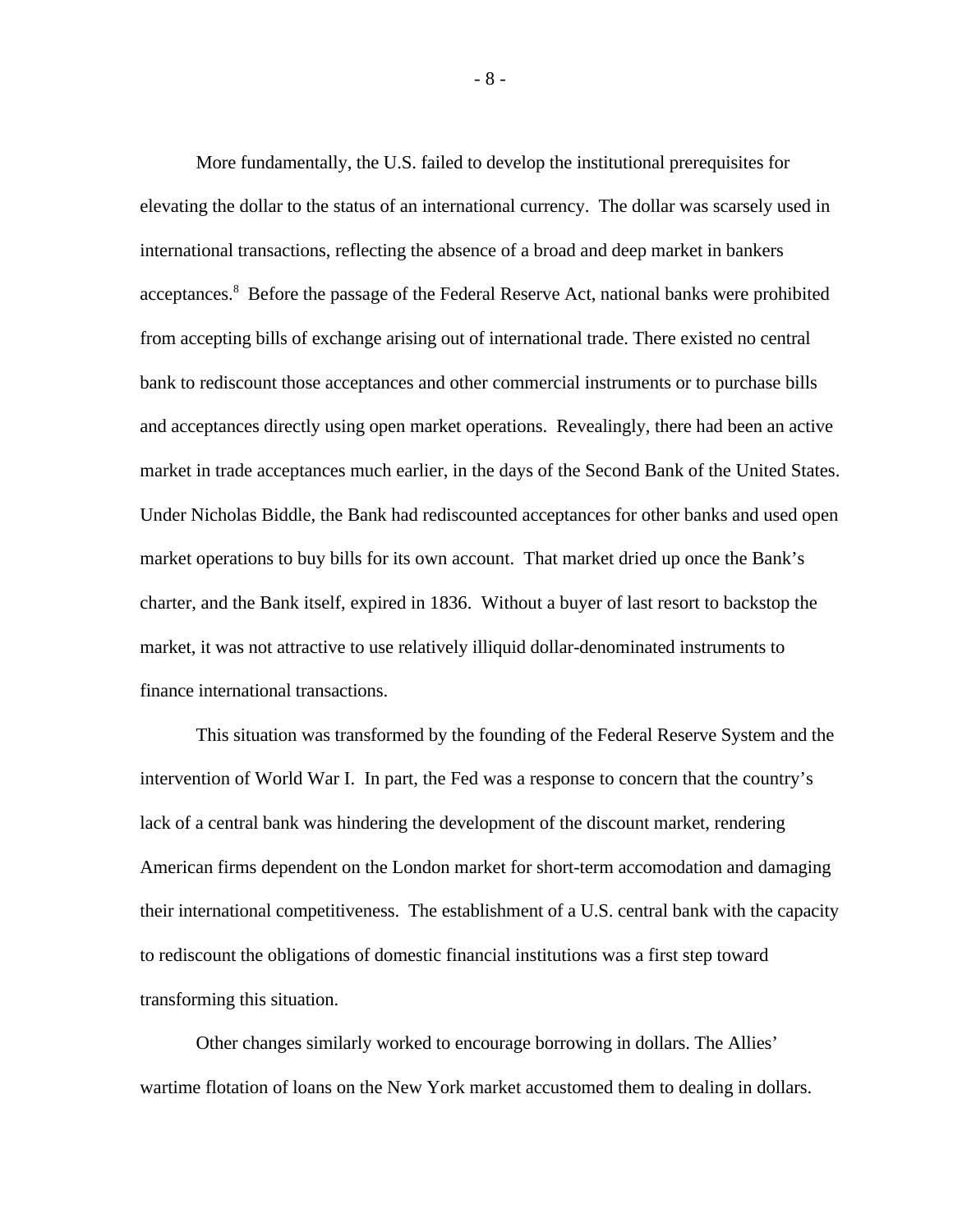U.S. commercial and investment banks began to branch abroad before the war's end. The Europeans' forced liquidation of foreign assets and accumulation of external liabilities rendered their balances of payments, and by implication their exchange rates, less secure. And the devastating economic effects of the war and Europe's relatively slow postwar recovery increased America's share of international trade and financial transactions.

Surprisingly little is known about the shares of dollars, sterling and francs in the investment portfolios of central banks, which typically published information in their year-end balance sheets on the breakdown between gold and foreign exchange but did not divulge the currency composition of the latter. Triffin (1964) provides an estimate for 1928 of official reserves in dollars of \$600 million, versus \$2,560 million in other currencies (of which perhaps half still took the form of sterling). In light of the dramatic changes of the war and immediate postwar years, these figures suggest that the dollar made surprisingly few inroads over the subsequent decade. The U.S. far surpassed the UK as an economic and financial power, but the dollar did not yet rival sterling as a reserve currency. This is powerful testimony to the advantages of incumbency and the enduring legacy of institutional arrangements past.

The collapse of the gold standard starting in 1931 and the exchange-rate instability that followed precipitated the large-scale liquidation of foreign exchange reserves as central banks scrambled out of sterling and dollars and into gold. Triffin estimates that reserves denominated in dollars fell to \$60 million by the end of 1933, reserves denominated in other currencies to \$1,055 million. It is likely that more than half of the \$1,505 million decline in "other currencies" reflects the liquidation of sterling following Britain's abandonment of the gold standard, the French franc remaining stable and convertible throughout this period. Still,

- 9 -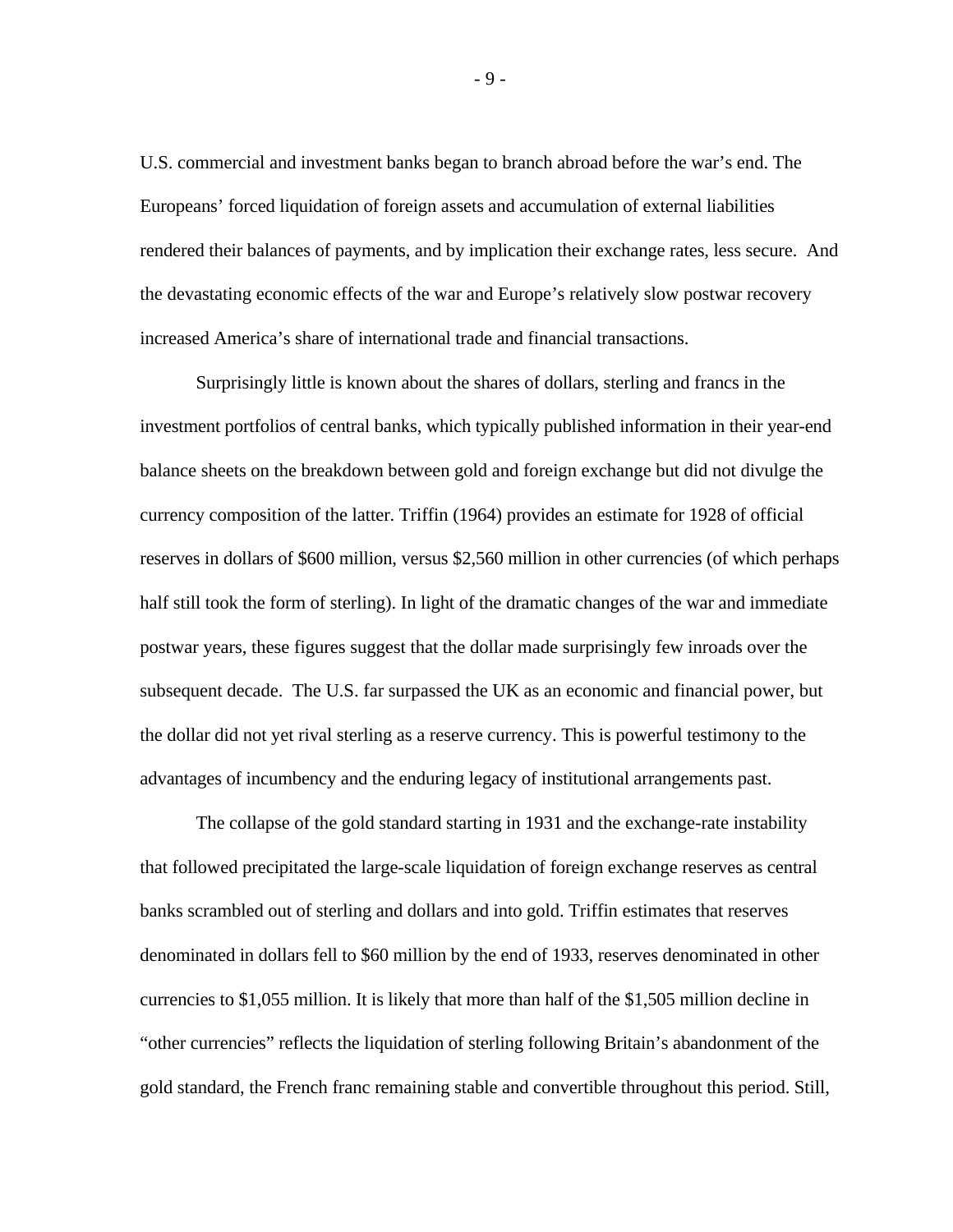the known reserves of sterling area countries, estimated to have been in the range of \$750 million throughout the 1930s, consistently exceed Triffin's estimates of dollar reserves.<sup>9</sup> Admittedly, sterling may have been even more of a regional currency than before, the bulk of sterling reserves now being held by Ireland, India, Pakistan and Australia. Be that as it may, the dollar continued to lag sterling as a reserve currency, this despite the fact that the United States re-pegged to gold in 1934 (in contrast to the UK, which continued to float). However checkered interwar experience, the advantages of incumbency are clear to see.

# C. The Dollar and Bretton Woods

The economic devastation caused by World War II was widespread, the change in financial positions extensive. In the wake of the war, the United States accounted for fully half of global industrial production and possessed far and away the world's largest financial market. Sterling may have been decoupled from gold and allowed to float in 1919, but it had remained freely convertible into other currencies. Now, in contrast, the authorities were forced to delay the full resumption of convertibility for more than a decade (aside from a short, disastrous period in mid-1947). All this time the dollar was fully convertible and in strong excess demand, reflecting other countries' insatiable appetites for U.S. exports and dollar reserves.

Some time passed before this shift in fortunes showed up in the official statistics. Wartime Britain had purchased raw materials and intermediate inputs by negotiating with other countries to sterilize and block the sterling balances they obtained in return (some £2 billion in the case of sterling-area countries, an additional £1 billion in the case of other countries). The overhang of sterling balances gives the appearance of impressive reliance on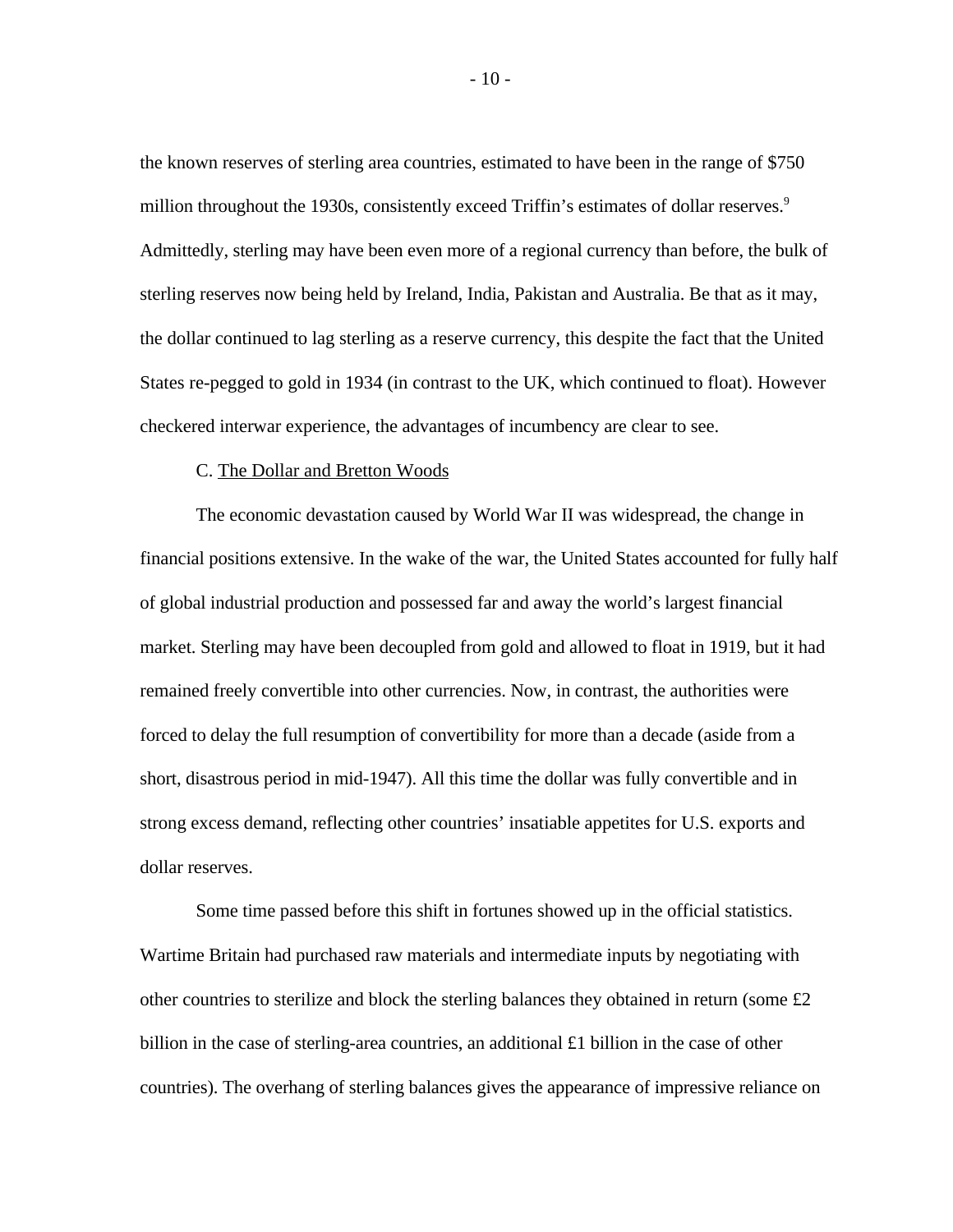sterling reserves in, say, 1949. The reality was different, since these balances were to a considerable extent blocked and inconvertible. Their level remained stable through the 1950s, the liquidation of involuntarily-held balances being almost exactly offset by the voluntary accumulation of sterling reserves. But the vast majority of reserve accumulation was in dollars. By the middle of the 1950s the dollar dominated sterling; by the early 1960s dollar reserves were double sterling reserves and some 60 per cent of the world total (Table 2). Britain's relatively slow growth meant that she accounted for a progressively declining share of world production, trade and financial flows, while her balance of payments problems in the 1950s, in 1964 and most dramatically in 1967 made countries fear that holding sterling meant holding a depreciating currency. There might be questions about the long-term stability of the dollar, but they were of a more distant nature.

The other noteworthy development was the debut of the deutsche mark as a reserve currency. From negligible levels in the early 'sixties, deutsche mark reserves rose to about \$1 billion at decade's end, where they amounted to roughly 25 per cent of reserves denominated in sterling and 5 per cent of reserves in dollars. Seen through the rear view mirror, this is a surprisingly low level, given the currency's persistent strength, the fact that it was revalued in both 1961 and 1969, and the extent to which Germany was at the center of Europe's trade. Countries remained suspicious of holding the currency of a former enemy power which had operated under significant restrictions on its sovereignty as recently as 1955. The German authorities resisted the internationalization of their currency. And the bank-based nature of Germany's financial system meant that it lacked the deep, liquid and stable security markets

- 11 -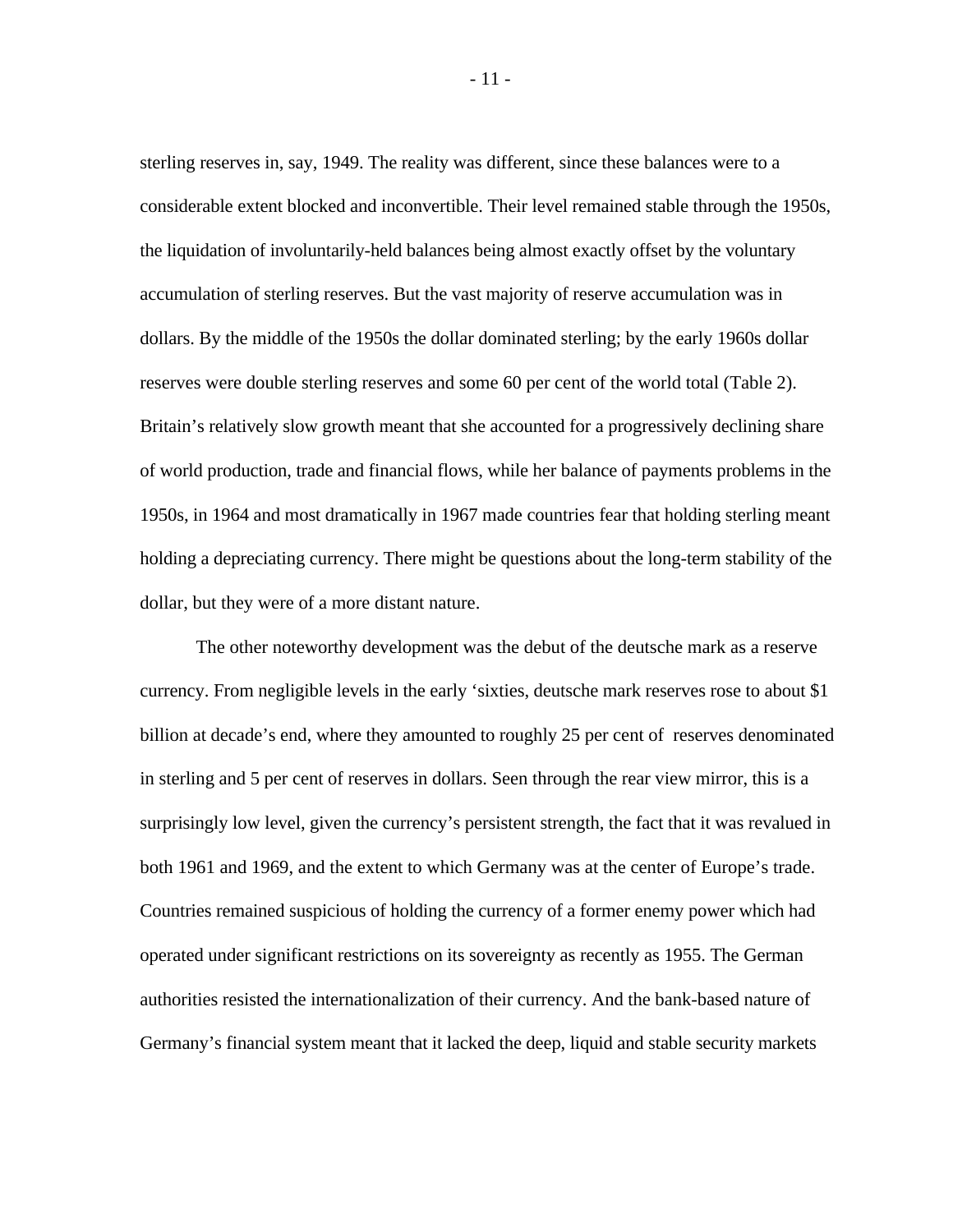necessary to make a currency attractive in international transactions. Here too, history cast a long shadow.

# D. Currency Competition After Bretton Woods

The period since 1971, marked by generalized floating and the development of a more multi-polar world economy, has seen some diversification of the currency denomination of official foreign exchange reserves. The United States no longer accounting for so large a share of world trade and output and the dollar no longer being the universal numeraire for international transactions (in other words, with the number of countries pegging their exchange rates against the dollar falling over time), central banks have diversified their holdings, as shown in Table  $3<sup>10</sup>$  (See also Figure 1.) The share of sterling in the world total declined sharply in the 1970s, from 8 per cent at the start of the decade to 2 per cent at its conclusion (Figure 2); note, however, that high inflation and the country's appeal to the IMF in 1976 led not to any sudden liquidation of existing sterling reserves but merely to a reluctance of countries to accumulate more. In the longer term, not only has the share of deutsche mark-denominated reserves continued to grow (Figure 3), but the yen's share has risen from essentially zero in the early 1970s to about six per cent today (Figure 4). The latter's rate of growth is impressive, but, as is well known, its weight in central bank portfolios remains small.

While the dollar's share fell over the post-Bretton Woods quarter century as the currency made way for the deutsche mark and the yen, two further facts about its role are particularly revealing. First, the sharpest downward movement was in the late 1970s, coincident with a period of high inflation and macroeconomic instability in the United States.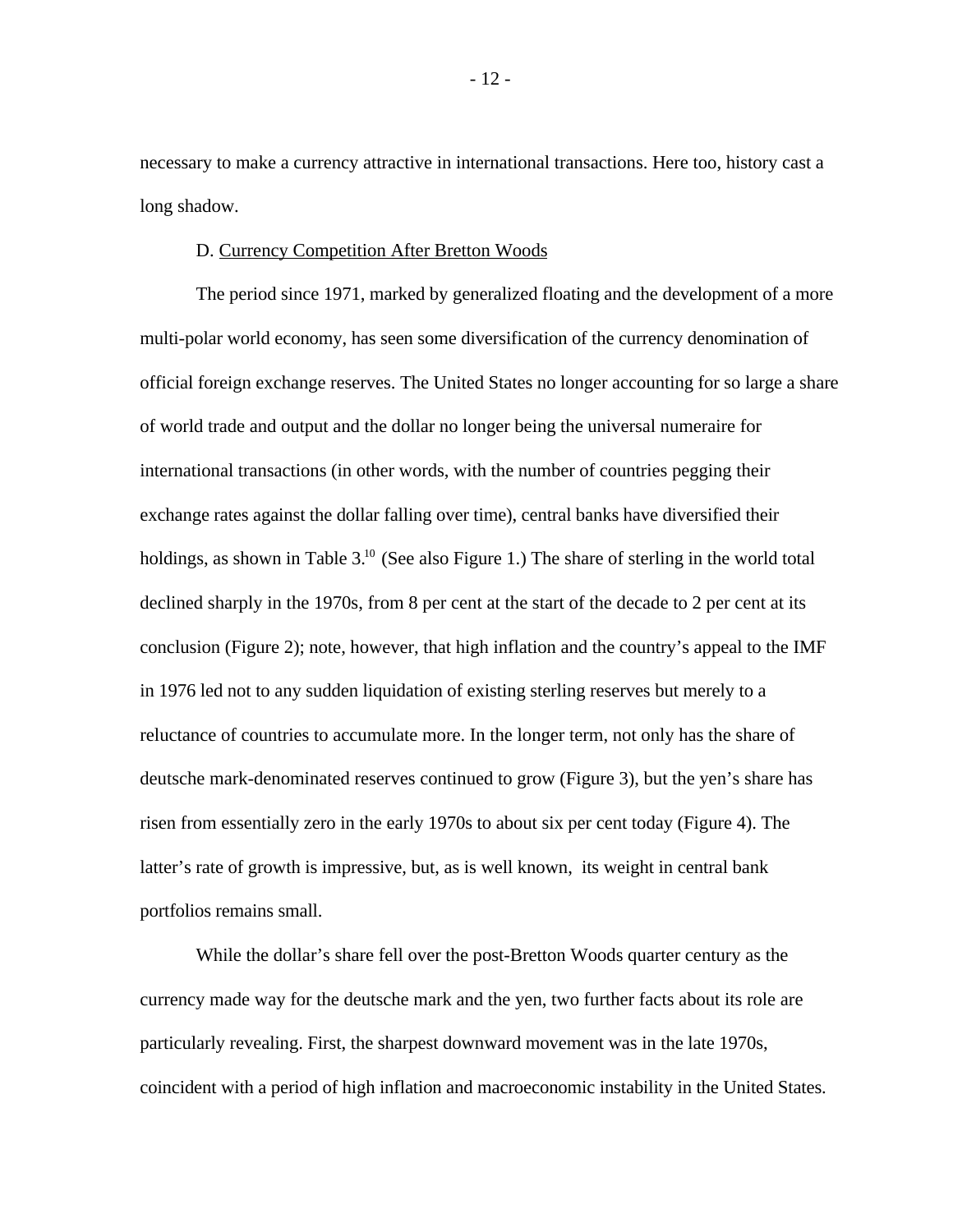Second, the dollar's share has in fact been rising in the 1990s, a trend which continued in 1996. It is the deutsche mark's and yen's shares, not the dollar share, that have been declining in the 1990s. While a more diversified world trading and financial system implies more diversified reserve holdings, these trends suggest that incumbency continues to exert powerful effects except when it is swamped by those of policy instability.

# 2. Econometric Evidence

In this section I present some time series evidence on determinants of the shares of dollars, deutsche marks and sterling in foreign exchange reserves since 1971, when the Bretton Woods System broke down and the monetary role for gold was diminished.<sup>11</sup> The results extend those reported in Eichengreen and Frankel (1996). Here I use a longer time series on reserves spanning the period 1971-1995.<sup>12</sup>

The regressions relate the share of dollars, sterling and yen in global foreign exchange reserves to each country's share in global GNP (measures at purchasing power parity), its share of global exports, and a lagged dependent variable. The equation for deutschmarks is not estimated separately, since dollars, sterling, deutschmarks and yen together account for the vast majority of central bank exchange reserves for most of the sample period; estimating all four equations would essentially violate the adding up constraints on the coefficients.<sup>13</sup> The determinants of the remaining shares are estimated by seemingly-unrelated regression, with the slope coefficients unconstrained and, alternatively, constrained to be equal across equations.

The simplest model is shown in the first three columns of Table 4. A coefficient on share of global output of 5, as is typical for our three countries, suggests that a one

- 13 -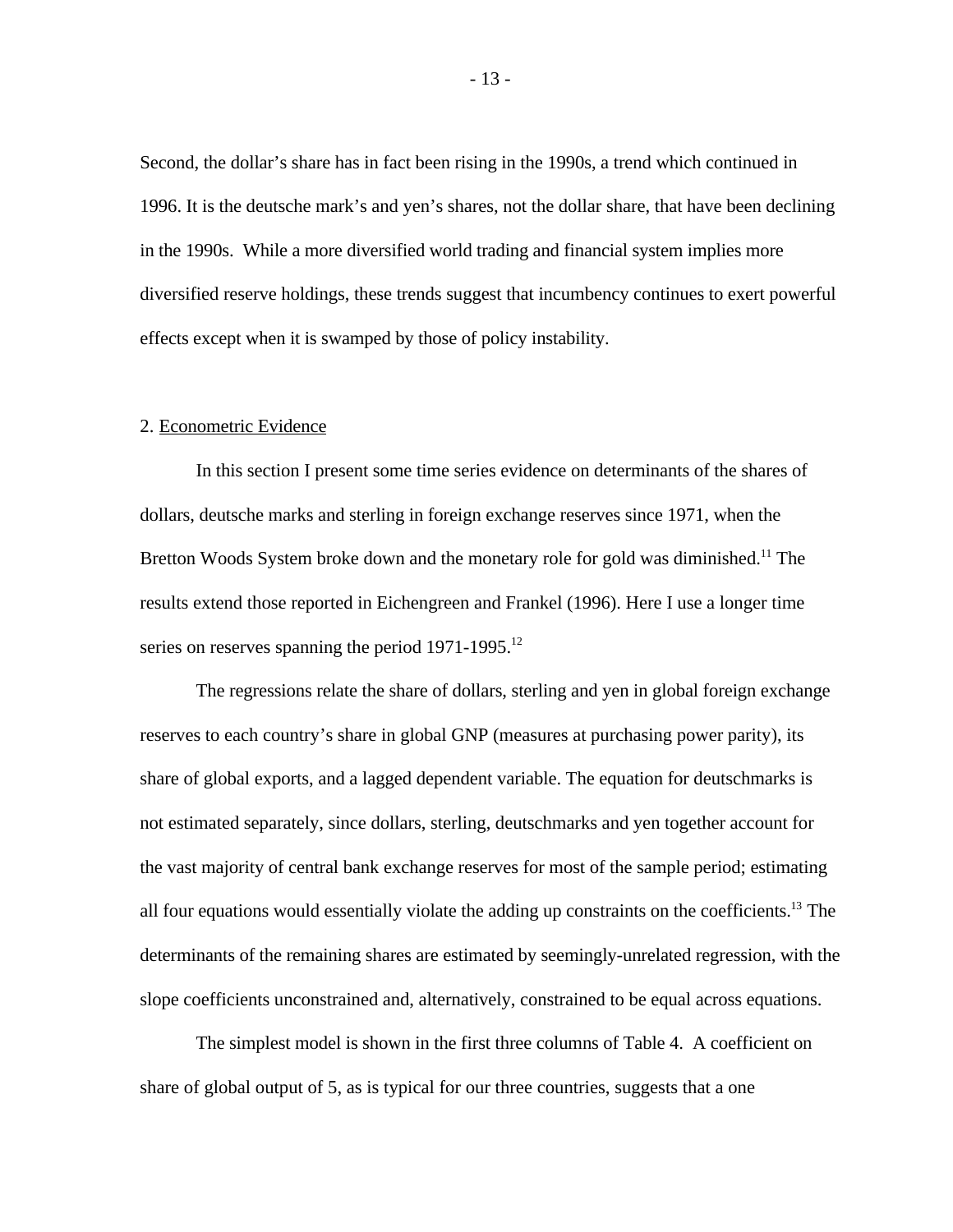percentage point increase in a country's share of GDP (measured at purchasing power parity) leads to a five percentage point increase in its share of global reserves.<sup>14</sup> Thus, the U.S. share of global GDP, so measured, has declined from 23 to 22 per cent over the last decade, suggesting a five percentage point decline in the dollar's share of foreign exchange reserves. This simple relationship tracks actual behavior relatively well until the early 1990s when, as previously mentioned, the dollar's share begins to rise. The same anomaly is evident for the UK. On the other hand, the relationship is particularly robust for Japan.

With the addition of a lagged dependent variable, as in the next three columns, the impact effect of country size is considerably reduced, to half its previous size for the US, to less than a fifth of that size for Japan, and to essentially zero for the UK. The lagged dependent variable is consistently significant and enters with a coefficient of 0.7 for the US and 0.8 for the UK and Japan. This is powerful testimony to the influence of history.

The most general model, in the final three columns of Table 1, includes GDP shares, export shares, and lagged effects. Given multicolinearity between trade and output shares, the separate effects of the latter are difficult to estimate. In Table 5 I add power by constraining the coefficients on these variables to be equal across equations. In the first column the coefficients on the lagged dependent variables are allowed to vary across currencies, while in the second column they are constrained to equality. When the constraint is imposed, it would appear that a one percentage point increase in a country's share of global GDP leads on impact to a 0.8 per cent increase in the share of global foreign exchange reserves accounted for by its currency. The long run effect, on the other hand, is roughly three times as large. The

- 14 -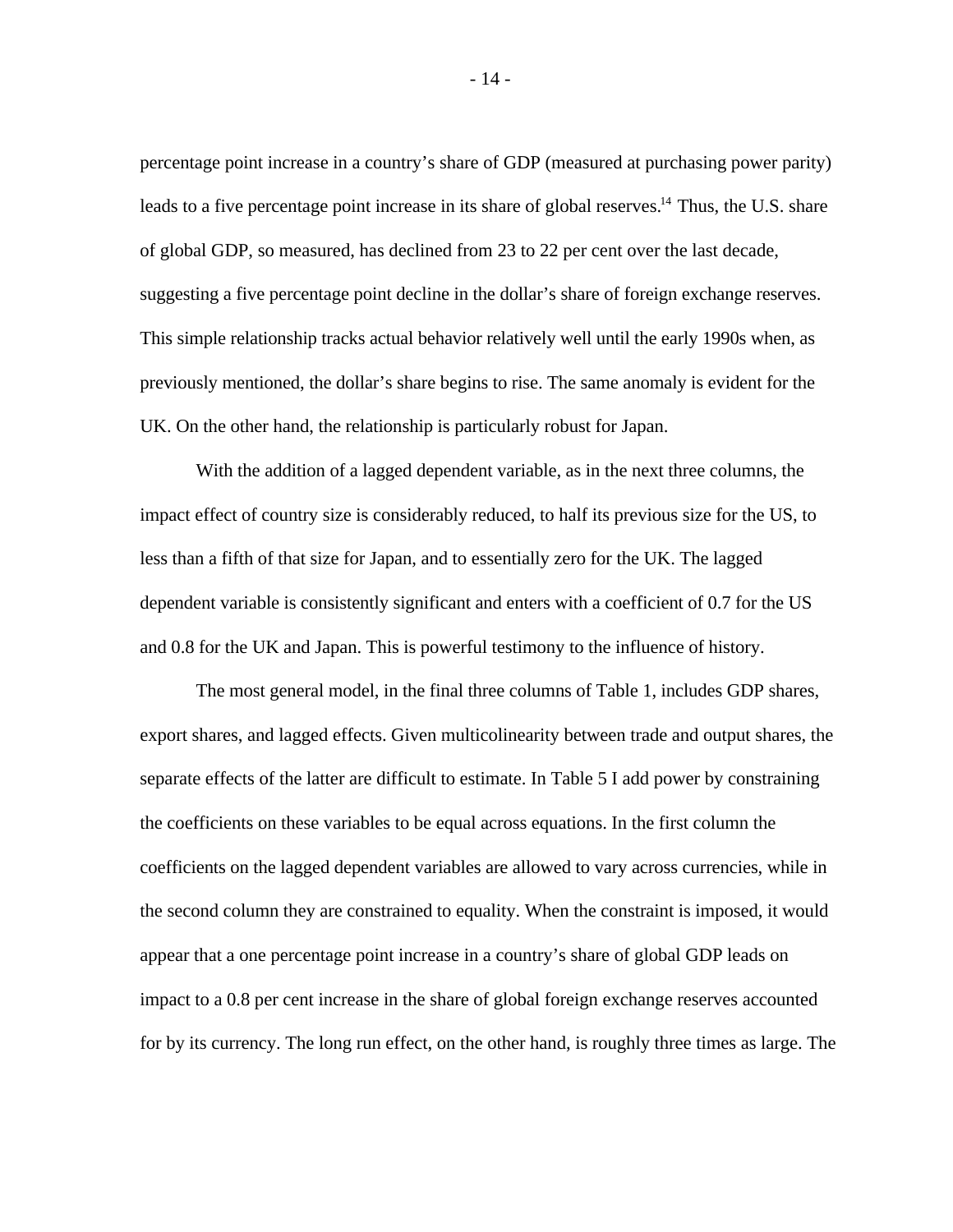difference between short- and long-run effects is largest for the US but smallest for Japan, again consistent with the notion that history matters for reserve-currency status.

#### 3. Institutional Considerations

European monetary unification, it is now common to assert, will be the most important event in the evolution of the international monetary system since the breakdown of Bretton Woods.<sup>15</sup> As the currency of the member states of the European Union, the euro will be the basis for transactions in an economic zone with a GDP greater than that of either the United States or Japan. As it becomes the currency of denomination for foreign investment into and by the EU and the invoicing currency for its international merchandise transactions, the euro will emerge as one of three leading reserve and vehicle currencies along with the dollar and the yen.

So the conventional wisdom would have it. But the historical and econometric evidence presented above suggests that this now-common view may be wide of the mark. The advantages of incumbency are strong. This suggests that the dollar will continue to dominate international reserves for some time, absent economic mismanagement in the United States.

There are two additional reasons why the transition to a world in which the euro rivals with dollar as a reserve currency will be slow.<sup>16</sup> First, the starting point will be less favorable for the euro than suggested by current statistics. With monetary unification, those who hold currencies for trade- and balance-of-payments-related reasons will no longer have a reason to regard trade and payments within the euro zone as relevant to their calculations. The share of the dollar in world trade and payments will rise automatically from 48 to 55-60 per cent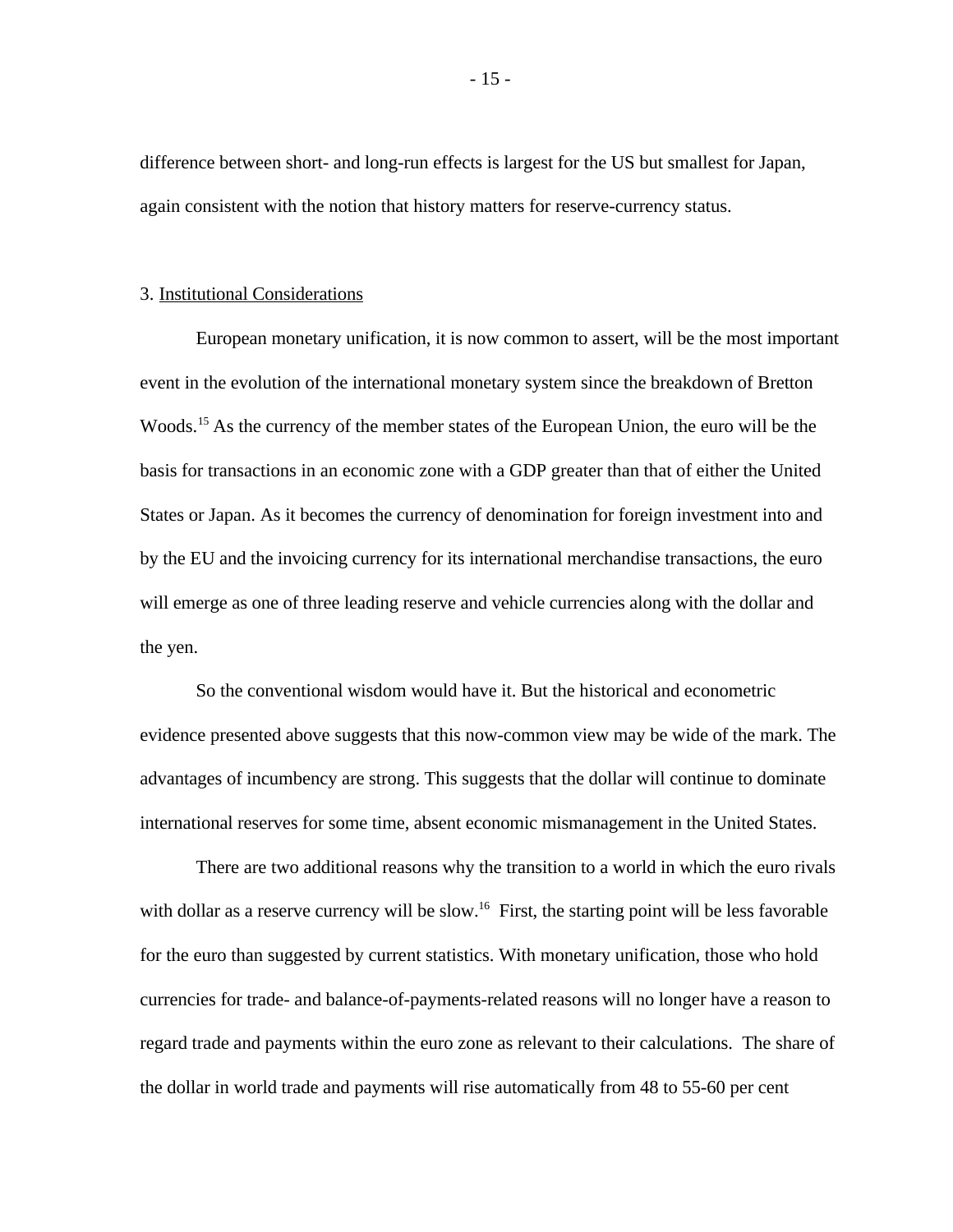(Hartmann 1996). The share of euros in international reserves will decline with the advent of Stage III. The Bundesbank's French franc reserves and the Bank of France's deutsche marks will no longer count as reserves. The European System of Central Banks will find itself holding proportionately more dollars at the start of Stage III than it did at the end of Stage II. It will not be unhappy about this, since there will be no intra-Euro-zone foreign-exchangemarket intervention.<sup>17</sup>

Secondly, the prospects for the reserve currencies will depend on where economic growth (and the demand for reserves) is concentrated, leaving aside the key-currency countries themselves. One view is that Asia will continue to grow relatively fast. China and the South Asian countries are not only fast growers but have voracious appetites for reserves.<sup>18</sup> But they trade more extensively with the U.S. and Japan than with the European Union, which is less open to imports from the NICs. If output, trade and the demand for reserves keep growing fastest in Asia — a forecast which has of course been disputed — this bodes well for the reserve-currency status of the dollar and the yen and poorly for the Euro. In fact, the Asian economies have been diversifying the currency composition of their reserve portfolios. But there is still good reason to think that so long as they continue to trade disproportionately with the United States they will be inclined to hold disproportionate shares of dollar reserves (Benassy 1996). Rapid growth in Eastern Europe works in the opposite direction, of course, but only so long as the countries of that region remain outside the EU and its monetary union.

Ultimately, the attractions of the euro as a reserve currency will hinge on how widely it is used in international transactions more generally. And this will depend on whether Europe

- 16 -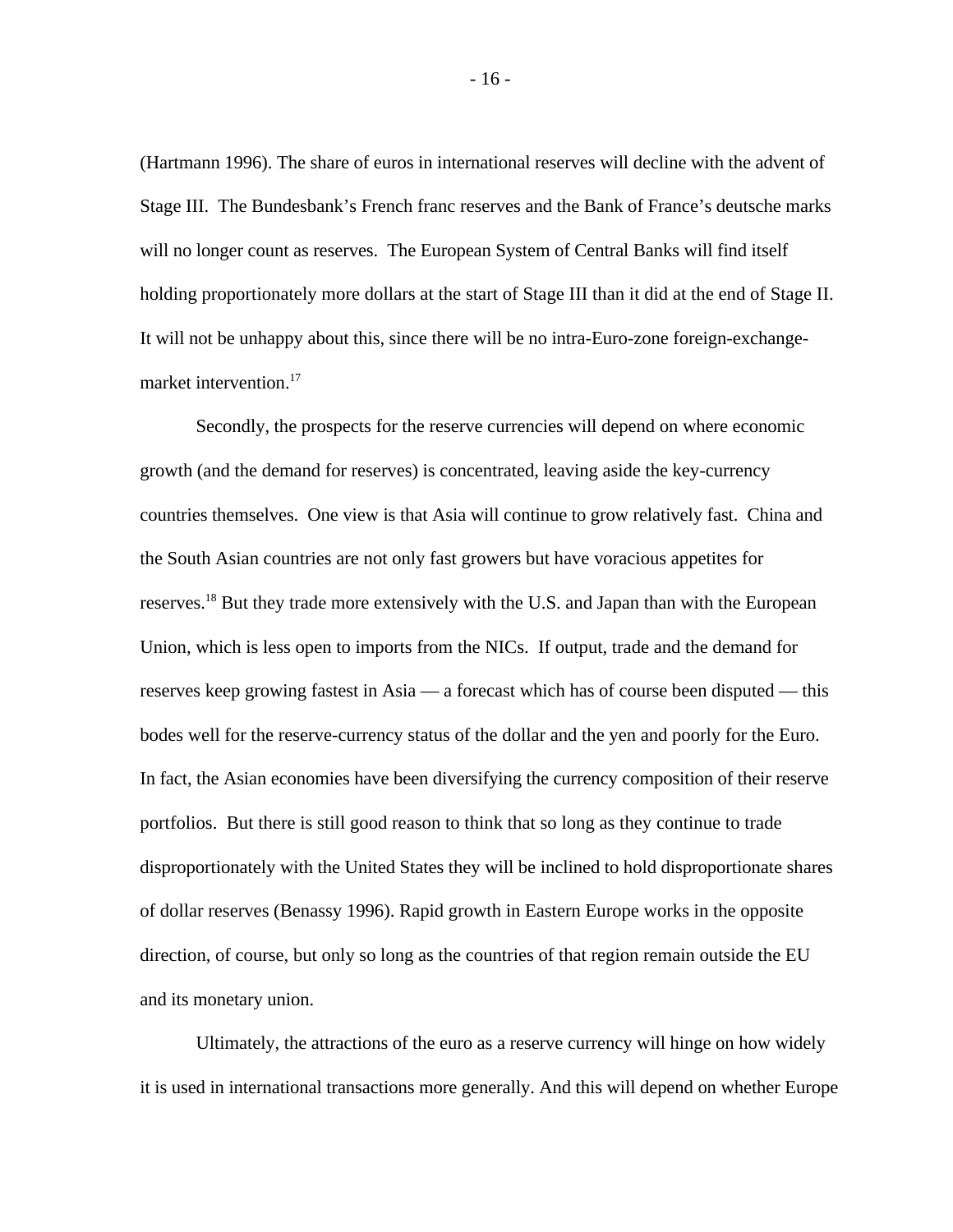rivals the United States as a financial center -- whether it becomes a center for international financial transactions of all kinds, encouraging the use of the euro in completing those transactions. Countries, or more precisely cities within countries, become financial centers when their markets in financial assets are deep, liquid, and stable. Status as a financial center, once acquired, thus tends to sustain itself. When a country succeeds in attracting a critical mass of transactions in the relevant securities, other investors bring their business there to take advantage of the liquidity and depth of the market. Incumbency is an advantage, and the United States is the leading incumbent financial center. But Emu, it is hoped, might be a sufficient shock to the status quo to vault the EU into first place in this competition.

The obvious indicators of financial depth bode well for these aspirations.<sup>19</sup> The introduction of the euro has the potential to create the largest financial market in the world. The market value of the bonds, equities and bank assets issued in EU countries amounted, at the end of 1995, to roughly \$27 trillion; the comparable figure for the United States is \$23 trillion. Were Emu to include only the "Baffling Countries" (Belgium, Austria, Finland, France, Ireland, Luxembourg, the Netherlands and Germany) plus the three "Club Med Countries" Portugal, Spain and Italy, it would still equal the size of the U.S. market. Were it to include only the Baffling Countries, it would be only two-thirds as large, but the market value of issues would still exceed that of Japan.

At the same time, there are important differences between Europe and the United States in the relative importance of bank and nonbank assets. At the end of 1995, bank assets comprised more than half of all outstanding financial assets in the 11 aforementioned EU countries, whereas in the United States they accounted for less than a quarter. The securities

- 17 -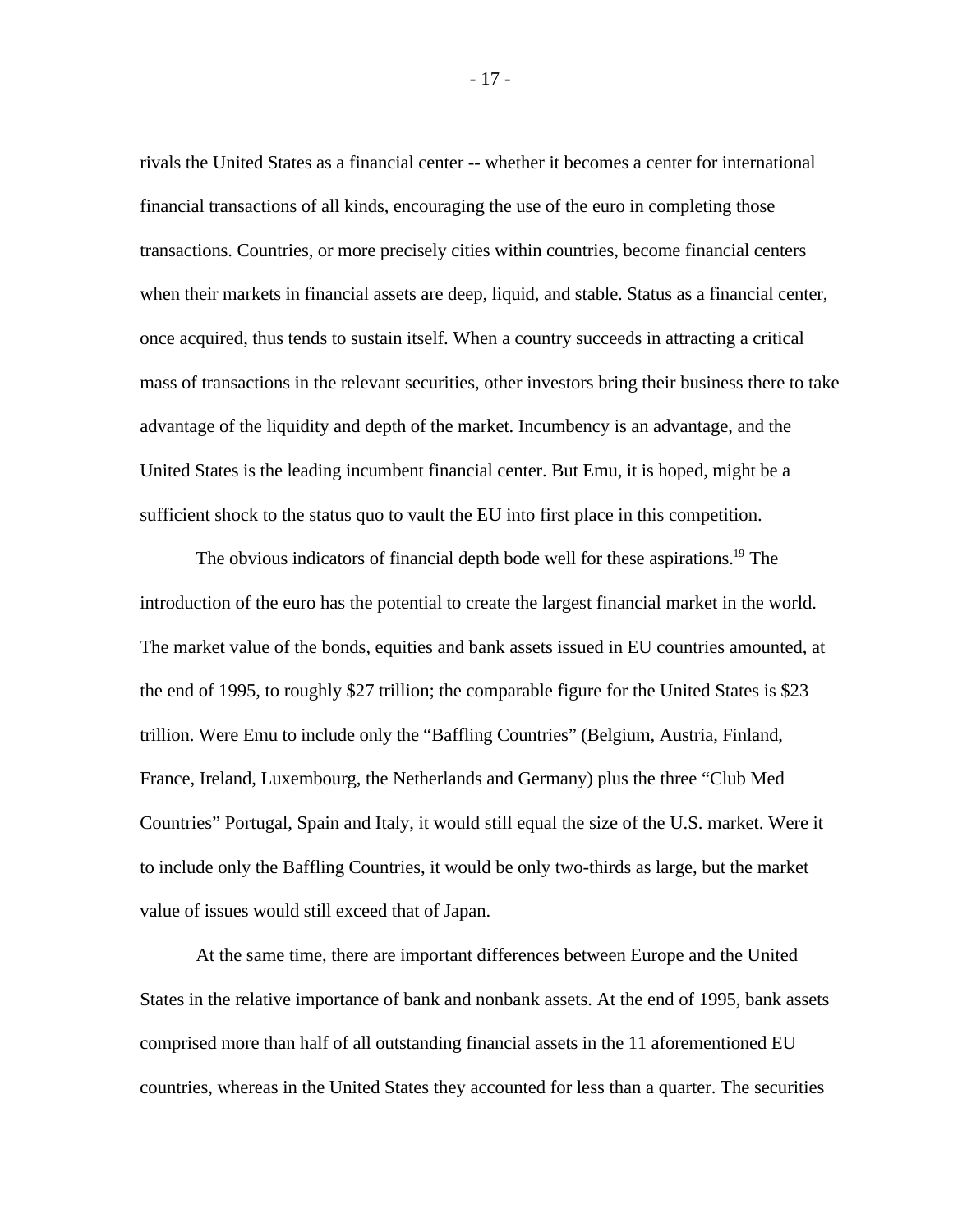issued by the EU 11 (stock market capitalization plus public and private debt) amounted to a mere 50 per cent of those outstanding in the United States (\$9 trillion versus \$18 trillion). It is particularly unusual for European companies to issue the kind of short-term obligations that in the United States provide the basis for the highly-liquid commercial paper market (U.S. commercial paper accounting for more than half of the world's total).

These differences in asset composition mean that from the standpoint of creating a deep and liquid market in securities (corporate securities in particular), even a Europe with a single currency will start off behind the United States. And in contrast to markets in public debt, which are integrated internationally, Europe's markets in corporate debt are still segmented nationally. All but the largest corporations borrow almost exclusively from domestic sources. The European market in corporate paper is less deep and integrated than that of the United States.

This is what Emu is supposed to change. By eliminating currency risk and reducing transactions costs, it will create a Europe-wide market in corporate debt. And the likelihood that the ECB will use repurchase agreements to implement its monetary policy will encourage the development of an Emu-wide repo market. This is not to suggest that Europe's tradition of bank-based finance will be driven out of existence by the "Anglo-Saxon" alternative of securities markets, but in fact there has already been considerable movement in the direction of greater reliance on bond and equity finance in some Continental European countries, most notably France.<sup>20</sup> For optimists this bodes well for the emergence of the European Union as a financial center.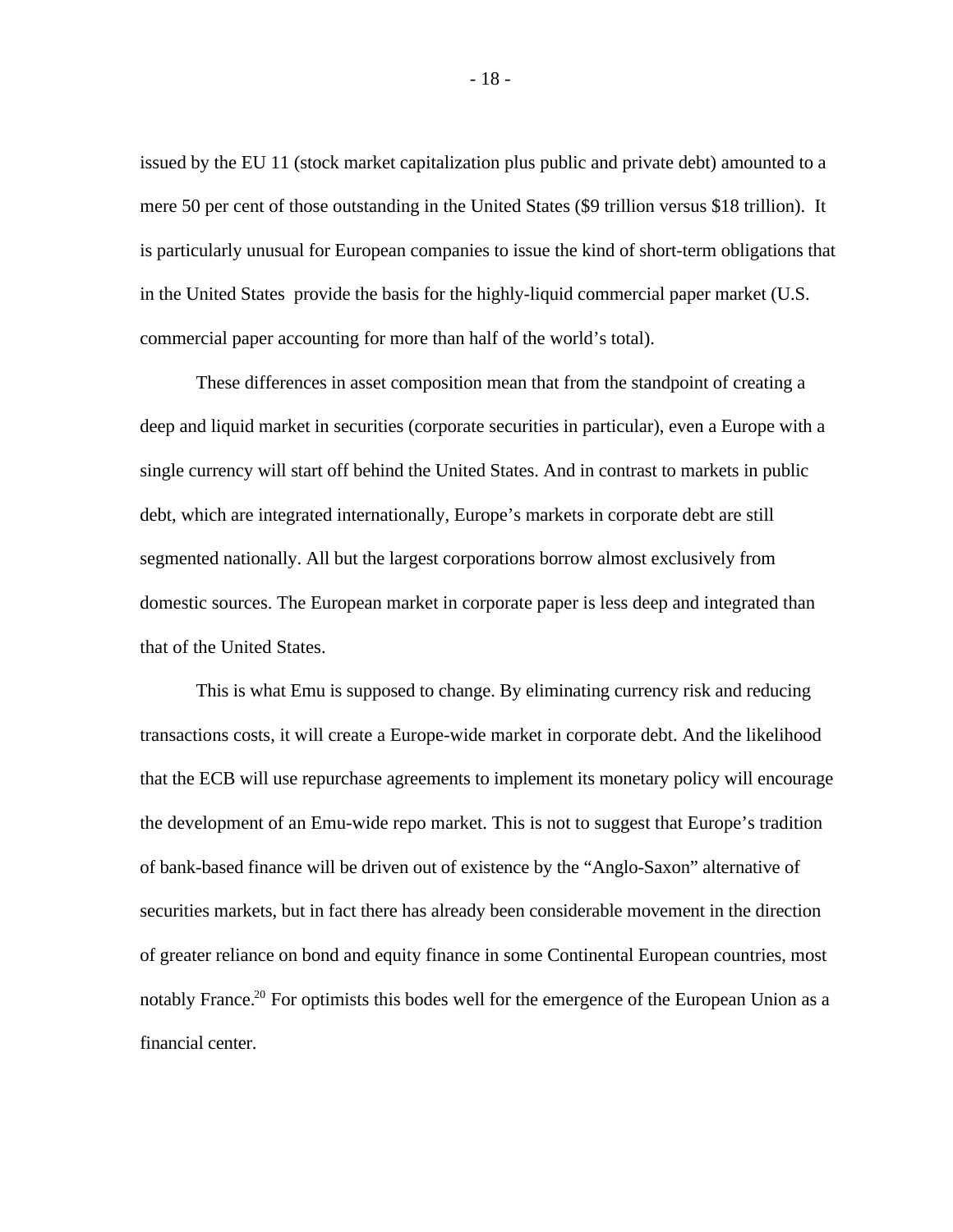This tale, which is familiar in its outlines, may in fact miss the critical factors that will determine whether the EU becomes a financial center to rival the United States. The critical determinants may be the scope of the responsibilities assumed by the European Central Bank.<sup>21</sup> It is assumed that, in line with Bundesbank practice, the ECB will engage in relatively limited day-to-day liquidity management. Following the Bundesbank, it will provide refinancing to the private sector perhaps once a week, using reverse transactions (repos). While such periodic transactions are appropriate for bank-based financial systems, in which the interbank market can be relied on to match financial institutions with excess demands and supplies of liquidity, securitized financial systems are characterized by more generalized excess supplies and demands. Preventing sharp spikes in interest rates requires continuous liquidity management by the central bank, not just periodic intervention. Admittedly, the ECB will possess other windows at which financial institutions can obtain overnight liquidity, notably a marginal lending window. But the fact that it will not use open market operations to suppress sharp spikes in liquidity means that rates on the relevant instruments will not exhibit the attractive stability of Anglo-Saxon markets. And the activities of the ECB will themselves contribute relatively little to the creation of a stable and active market in the relevant instruments.

A second point is that the depth, breadth and stability of the market will depend on the extent of last-resort lending by the central bank. The Maastricht Treaty does not make provision for last-resort lending and bank supervision by the ECB. It adopts the Continental European model in which the responsibility for bank supervision and support is typically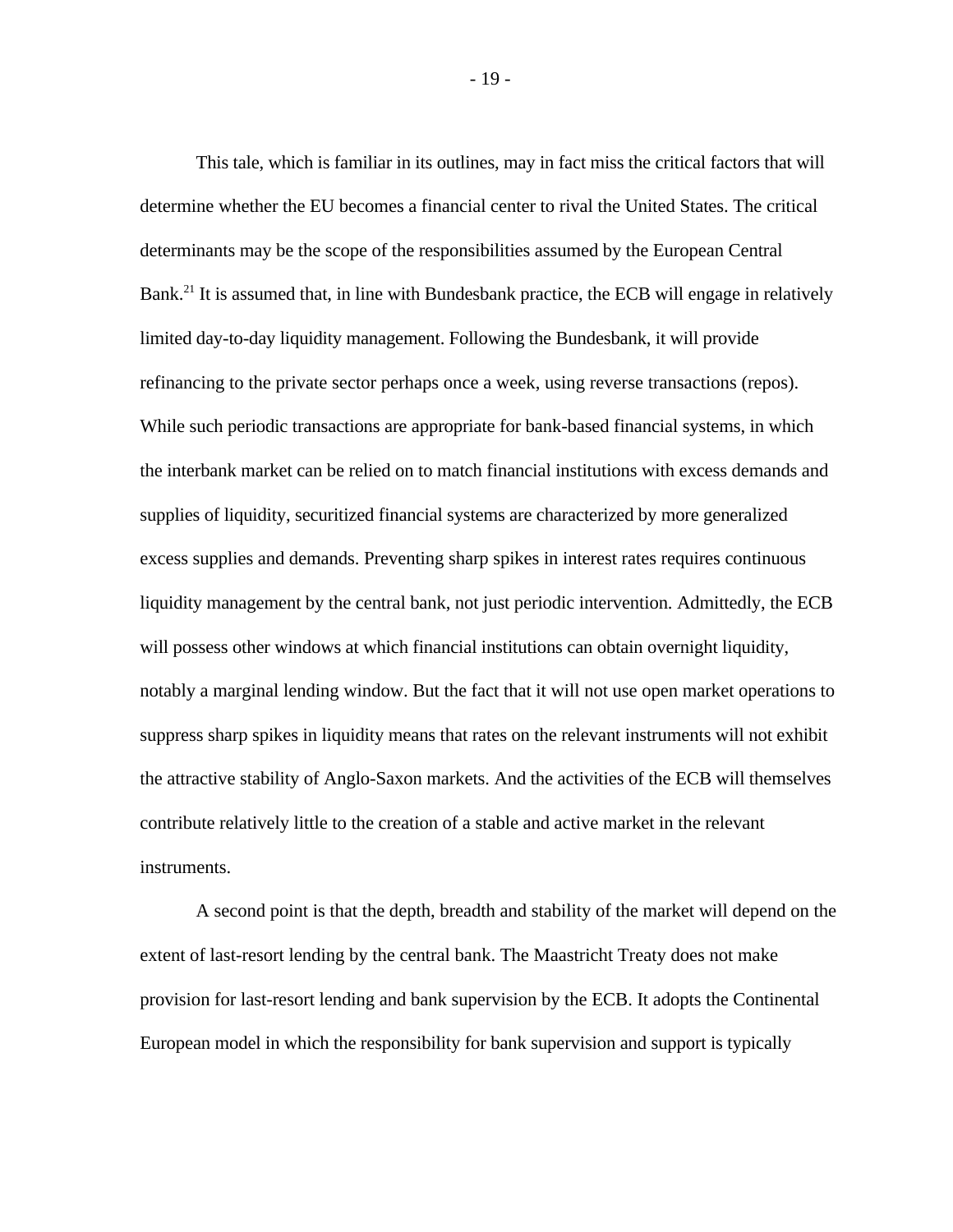separated from monetary policy and assigned to an agency under the control of the Ministry of Finance.

Actually, in eight of 15 EU member states -- France, Greece, Ireland, Italy, Luxembourg, the Netherlands, Portugal, and Spain -- the monetary authority is at least partially responsible for bank supervision.<sup>22</sup> But Germany is absent from this list, and German arrangements were clearly the model for the ECB. The Maastricht Treaty had the Bundesbank in mind when it made the ECB subordinate to the relevant national supervisory authorities. To quote Article 25, "the ECB **may offer advice and be consulted by** the Council, the Commission, and the competent authorities of the EU countries on the scope and implementation of Community legislation relating to the prudential supervision of credit institutions and the stability of the financial system" (emphasis added). But while the ECB will propose, the national regulatory authorities will dispose. It is they who will make supervisory and regulatory policies and implement decisions.

In bank-based financial systems, there is a logic to separating monetary policy from bank supervision. Doing so insulates the central bank from lobbying by large, politically influential financial institutions. And where finance is bank based, there is less need for the central bank to inject liquidity to prevent financial markets from seizing up. To be sure, it may still be necessary to prevent problems in a particular bank from leading to a system-wide banking panic, but there exists a variety of instruments for containing the impact of isolated banking problems, notably lifeboat operations by the banks themselves (which are feasible because of the relatively small number of major banks) and recapitalization by the fiscal or supervisory authority.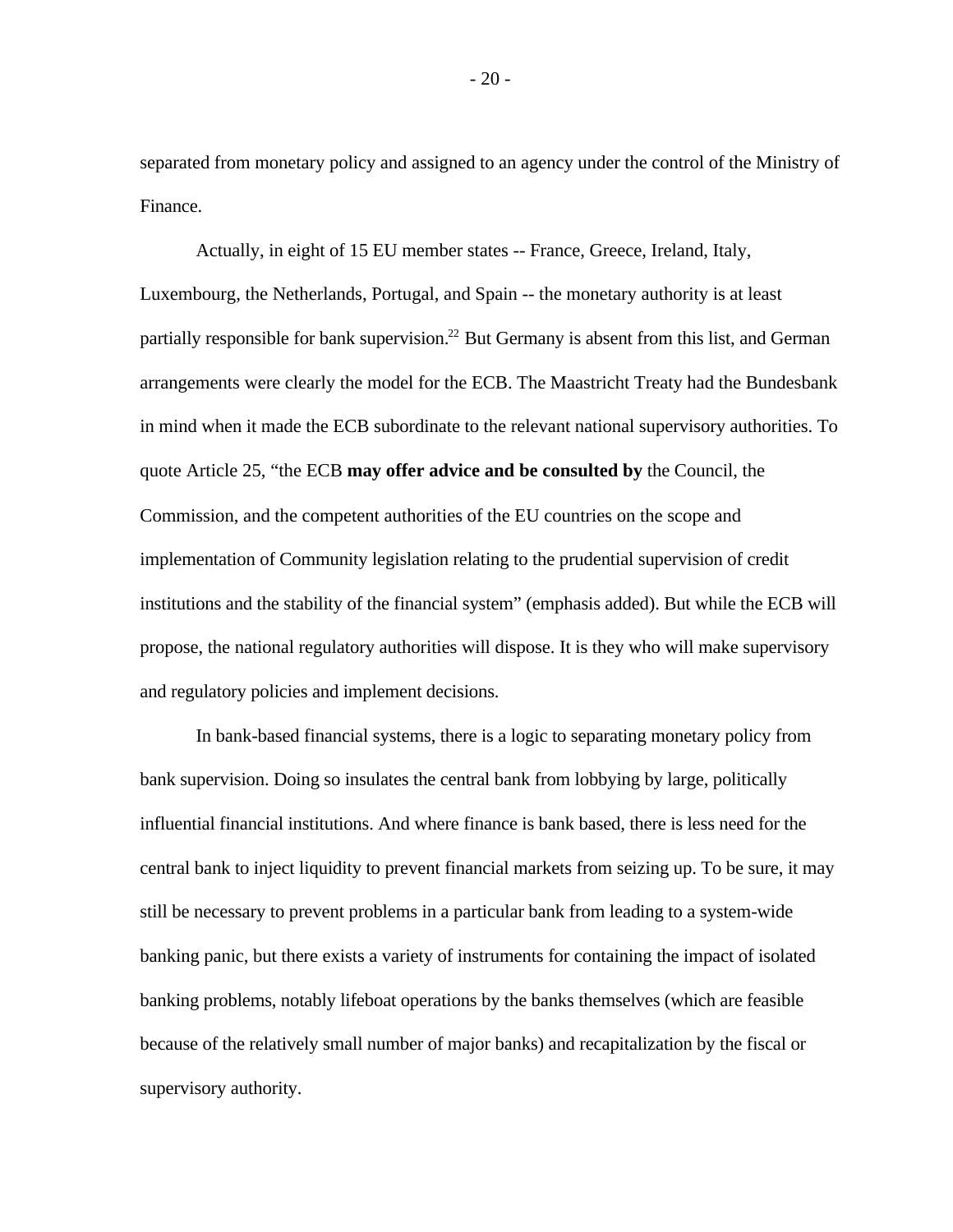In contrast, in countries like the US and the UK with highly securitized financial markets, the central bank has repeatedly acted as lender of last resort. Recall the 1980 Penn Central bankruptcy, which caused a liquidity crisis in the U.S. commercial paper market, or the 1987 stock market crash. In 1987 the problem was that floor traders lacked the liquidity to keep up with the flood of sell orders. Unprecedented order imbalances in several large stocks delayed openings on Monday, October 19th for as much as two hours. And once trading in those securities opened at drastically reduced prices, investors found themselves forced to sell out by margin calls. Traders who might have wanted to purchase securities whose prices had fallen lacked the liquidity to do so, and other investors, having purchased on margin, had no choice but to redouble their distress sales as the market continued to fall.

 One can imagine how a total meltdown might have resulted. Fortunately, the Fed was quick to act. It provided liquidity to the banking system, which passed it through to its dealer/trader customers. Over the two subsequent weeks the Fed pumped up the monetary base at an annual rate of 40 per cent.

The lesson of this episode is general.<sup>23</sup> It is that securitized financial systems, to be stable in the face of sudden movements in asset prices, need governmental authority with the ability to backstop the market. This is the case in the both U.S. and the UK, where securitized finance is well advanced. Indeed, the United States acquired its role as a major player in international financial markets only after the Federal Reserve System was established in 1913 (as described above). Bank-based financial systems can themselves experience contagious losses of confidence with systemic repercussions, but the scope for such problems increases exponentially with securitization. $^{24}$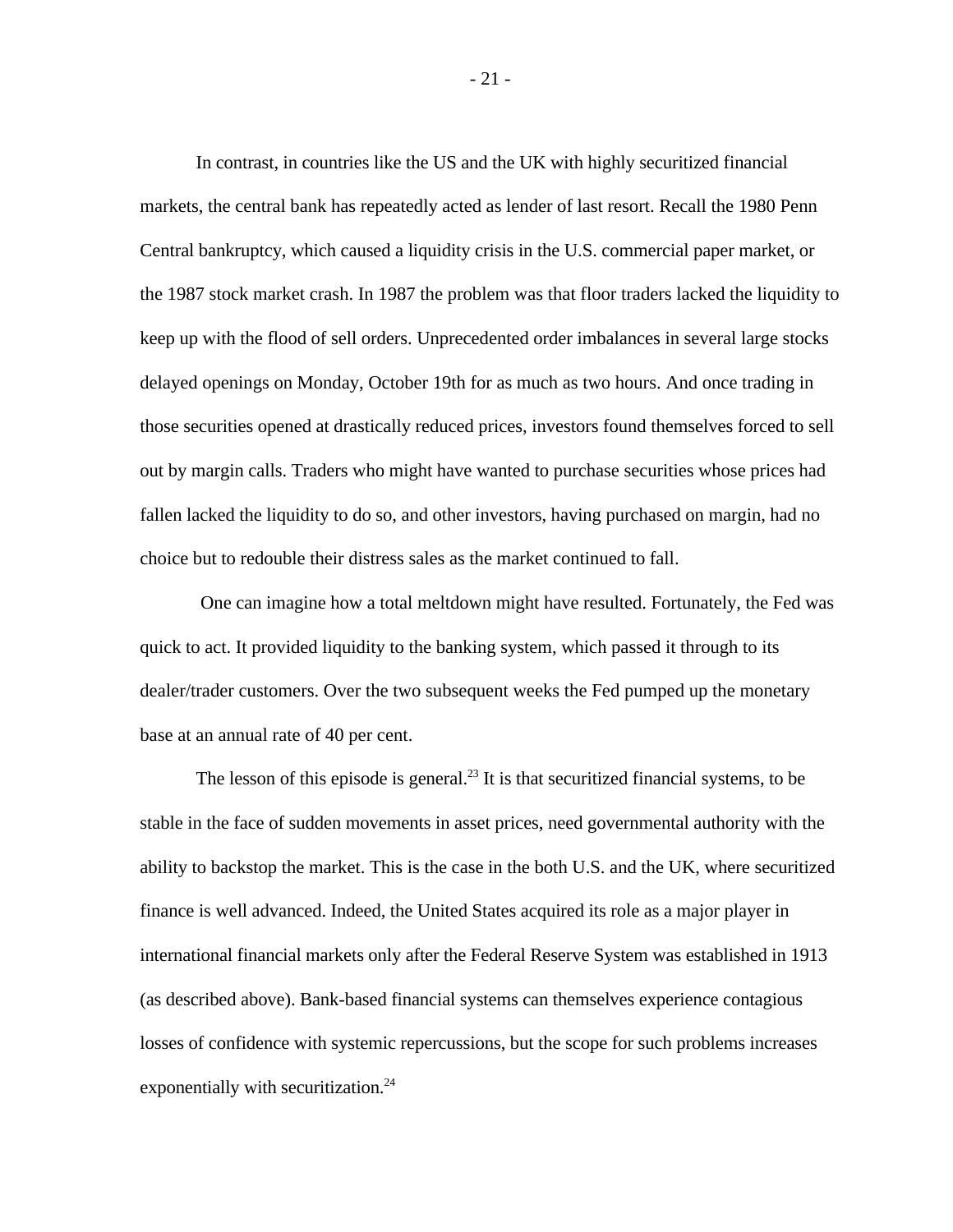The Maastricht Treaty says little about the ECB's responsibilities in this connection. Admittedly, it does give the ECB responsibility for promoting the "smooth operation" of the payments system. But how will problems in that system be detected if the ECB has no supervisory responsibility? Will the ECB be prepared to provide liquidity to financial institutions if it lacks timely information on whether they are facing liquidity or solvency problems and it has no basis on which to value the collateral they offer?

Where does this leave us? The argument is not that securitized financial markets will stagnate in Europe in the absence of continuous liquidity management and last-resort lending by the ECB. Those markets will develop in response to the same advances in information- and risk-management technologies that have stimulated their growth in the United States. Still, it is unlikely that European securities markets will rival New York in the absence of a central bank which stands ready to backstop the market. Traders and dealers will not undertake business on the scale of their American competitors if they have to raise additional capital because they cannot rely on ample credit lines from their banks, who in turn cannot obtain them from the ECB. And if the asset-price volatility that will result threatens the stability of important financial institutions, regulators will be reluctant to permit securitized markets free rein.

European policymakers are aware of these issues. The question is whether, once Stage III begins, they will encourage the ECB to provide the requisite liquidity-management and backstopping functions. Will the ECB become more responsive to the needs of Europe's growing securities markets, in other words? One possible answer is yes -- that political imperatives to model the ECB's operating procedures on those of the Bundesbank will

- 22 -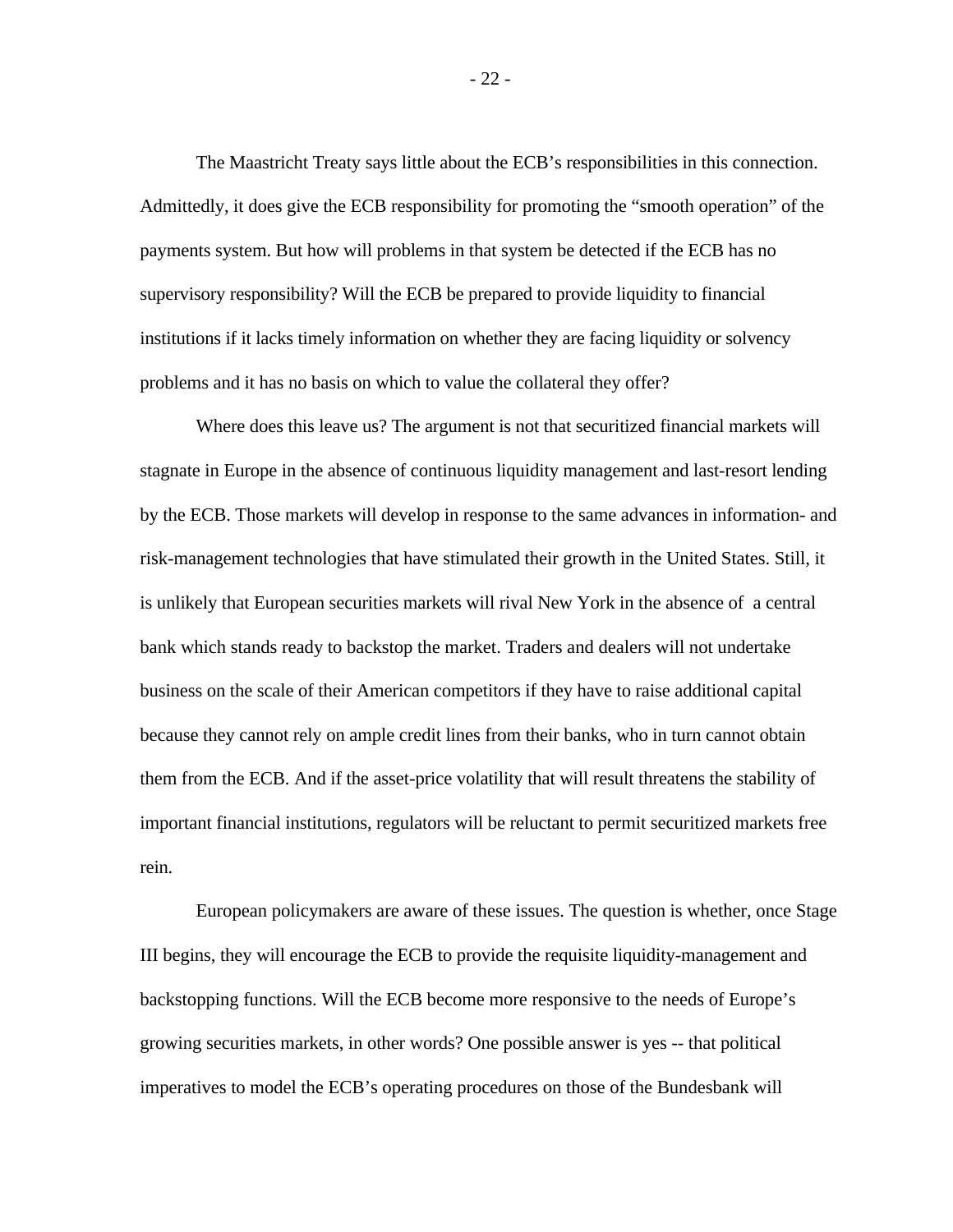become less powerful once monetary union is a *fait accompli*. Once German participation in the monetary union is no longer at issue, it may be possible for central banks and officials to make known their preference for a different model.

But another answer is no, that the ECB will not move over time toward more active liquidity management and backstopping operations, because its initial approach to monetary policy and the initial structure of European financial markets will become locked in. The dominance of bank-based finance in Europe will encourage the ECB to cater to the needs of a bank-based financial system, which do not include the liquidity-management and backstopping functions required by securities markets. As a result, bank-based finance will retain a comparative advantage relative to securitized finance, and the consequent persistence of the bank-based system will encourage the ECB to stick to its initial approach. We could have here a classic case of a positive feedback loop. If so, the convergence of the Anglo-American and Continental Europe financial systems could turn out to be much less dramatic than is commonly supposed.

# 4. Conclusion

This paper has considered the euro's prospects as a reserve currency following its introduction in 2002. It ends up throwing cold water on more optimistic projections which see it as rivaling and even perhaps surpassing the dollar, to a point where it accounts for 40 per cent and more of global foreign exchange reserves. Such forecasts are based on comparisons of national incomes, exports and financial transactions, which suggest that the euro zone will dominate the United States, Japan and other aspiring reserve-currency countries. This paper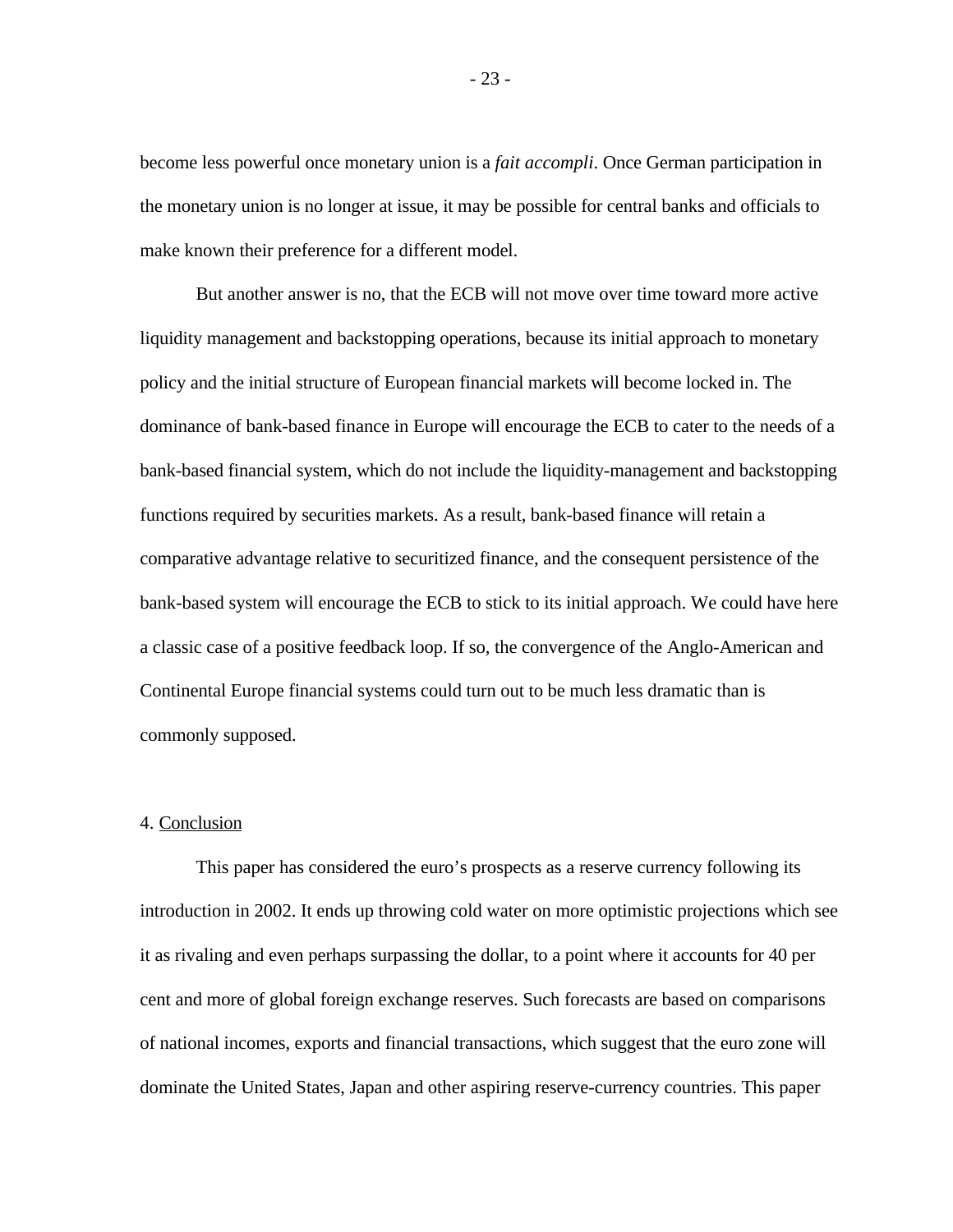has emphasized, in contrast, that incumbency is a strong advantage in the competition for reserve-currency status. Both historical and econometric evidence point in this direction. The dollar being the reigning champion, it accounts for a larger share of global foreign exchange reserves than suggested by a simple comparison of US and EU GDP's, and it should do so for some time to come. A more institutionally-oriented analysis reinforces the point. Reserve currencies are those which are issued by the governments of countries that are international financial centers. The United States gained its status as a financial center and the dollar its reserve-currency role only once the country acquired a central bank ready and willing to engage in day-to-day liquidity management and prepared to mount lender-of-last-resort operations. The Maastricht Treaty does not foresee the European Central Bank as assuming comparable responsibilities. This will tend to slow the development of the euro zone as an international financial center and, by implication, limit the euro's reserve-currency role.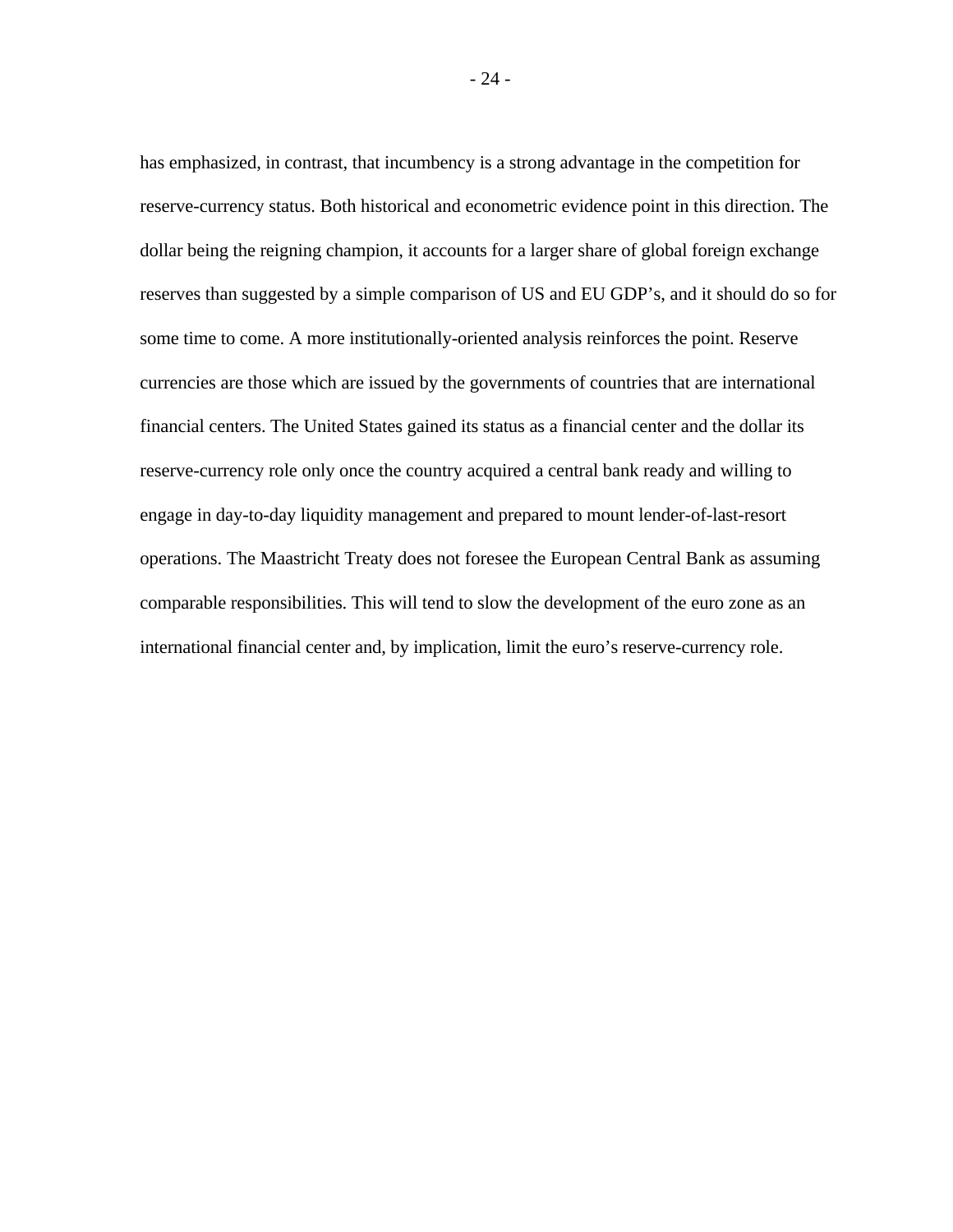## **References**

Alogoskoufis, George and Richard Portes (1997), "The Euro, the Dollar, and the International Monetary System," in Paul R. Masson, Thomas H. Krueger and Bart G. Turtelboom (eds), EMU and the International Monetary System, Washington, D.C.: International Monetary Fund, pp.58-78.

Bell, Philip W. (1956), The Sterling Area in the Postwar World, Oxford: Clarendon Press.

- Benassy-Quere, Agnes (1996), "Potentialities and Opportunities of the Euro as an International Currency," CEPII Working Paper no. 96-09.
- Benassy-Quere, Agnes, Alexander Italianer and Jean Pisani-Ferry (1994), "The External Implications of the Single Currency," Economie et Statistique (special issue), pp.9-22.
- Bergsten, C. Fred (1997), "The Impact of the Euro on Exchange Rates and International Policy Cooperation," in Paul R. Masson, Thomas H. Krueger and Bart G. Turtelboom (eds), EMU and the International Monetary System, Washington, D.C.: International Monetary Fund, pp. 17-48.
- Bloomfield, Arthur (1959), Monetary Policy Under the International Gold Standard, New York: Federal Reserve Bank of New York.
- Bordo, Michael D. and Barry Eichengreen (1997), "The Rise and Fall of a Barbarous Relic: The Role of the Gold in the International Monetary System," unpublished manuscript, Rutgers University and International Monetary Fund.
- Boissieu, Christian and Jean Pisani-Ferry (1997), "The Political Economy of French Economic Policy," in Barry Eichengreen and Jeffry Frieden (eds), Forging an Integrated Europe, Ann Arbor: University of Michigan Press, pp.49-89.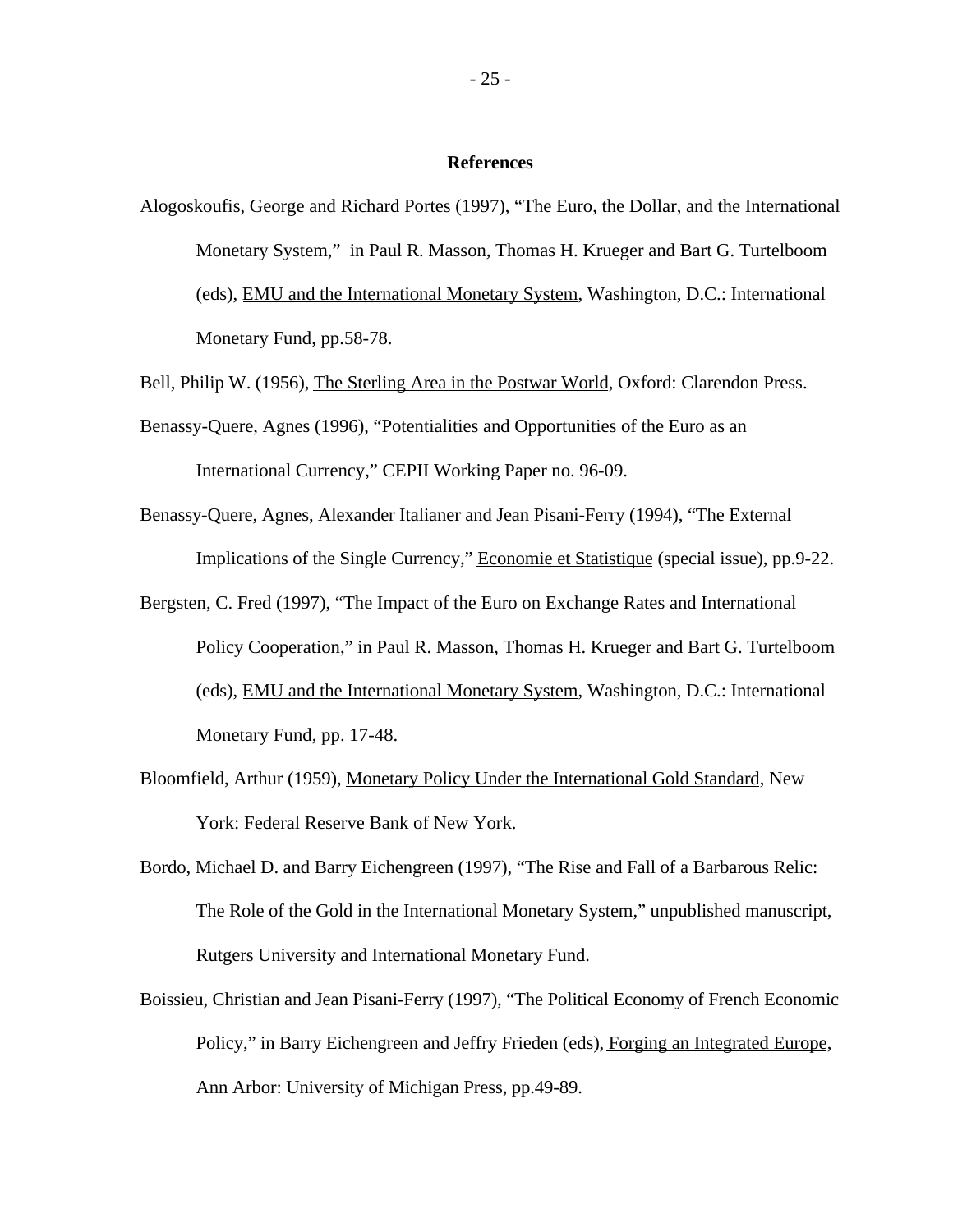Broz, Lawrence (1978). The International Origins of the Federal Reserve System, Ithaca: Cornell University Press.

Day, A.C.L. (1954), The Future of Sterling, Oxford: Clarendon Press.

- Dooley, Michael P., J. Saul Lizondo and Donald J. Mathieson (1989), "The Currency Composition of Foreign Exchange Reserves," Staff Papers 36, pp.385-434.
- Eichengreen, Barry (1990), "1929 and 1987 -- Parallels and Contrasts," in Eugene White (ed.), Crashes and Panics: The Lessons From History, New York: Dow Jones-Irwin, pp.244-247.
- Eichengreen, Barry (1997), "Comment on 'The Impact of the Euro on Exchange Rates and International Policy Coordination'." in Paul R. Masson, Thomas H. Krueger and Bart G. Turtelboom (eds), EMU and the International Monetary System, Washington, D.C.: International Monetary Fund, pp.49-57.
- Eichengreen, Barry and Marc Flandreau (1996), "The Geography of the Gold Standard," in Jorge Braga de Macedo, Barry Eichengreen and Jaime Reis (eds), Currency Convertibility: The Gold Standard and Beyond, London: Routledge, pp.113-143.
- Eichengreen, Barry and Jeffrey Frankel (1996), "The SDR, Reserve Currencies and the Future of the International Monetary System," in Michael Mussa, James Boughton and Peter Isard (eds), The Future of the SDR, Washington, D.C.: IMF, pp.337-377.
- Folkerts-Landau, David and Peter Garber (1992), "The European Central Bank: A Bank or a Monetary Policy Rule?" NBER Working Paper no. 4016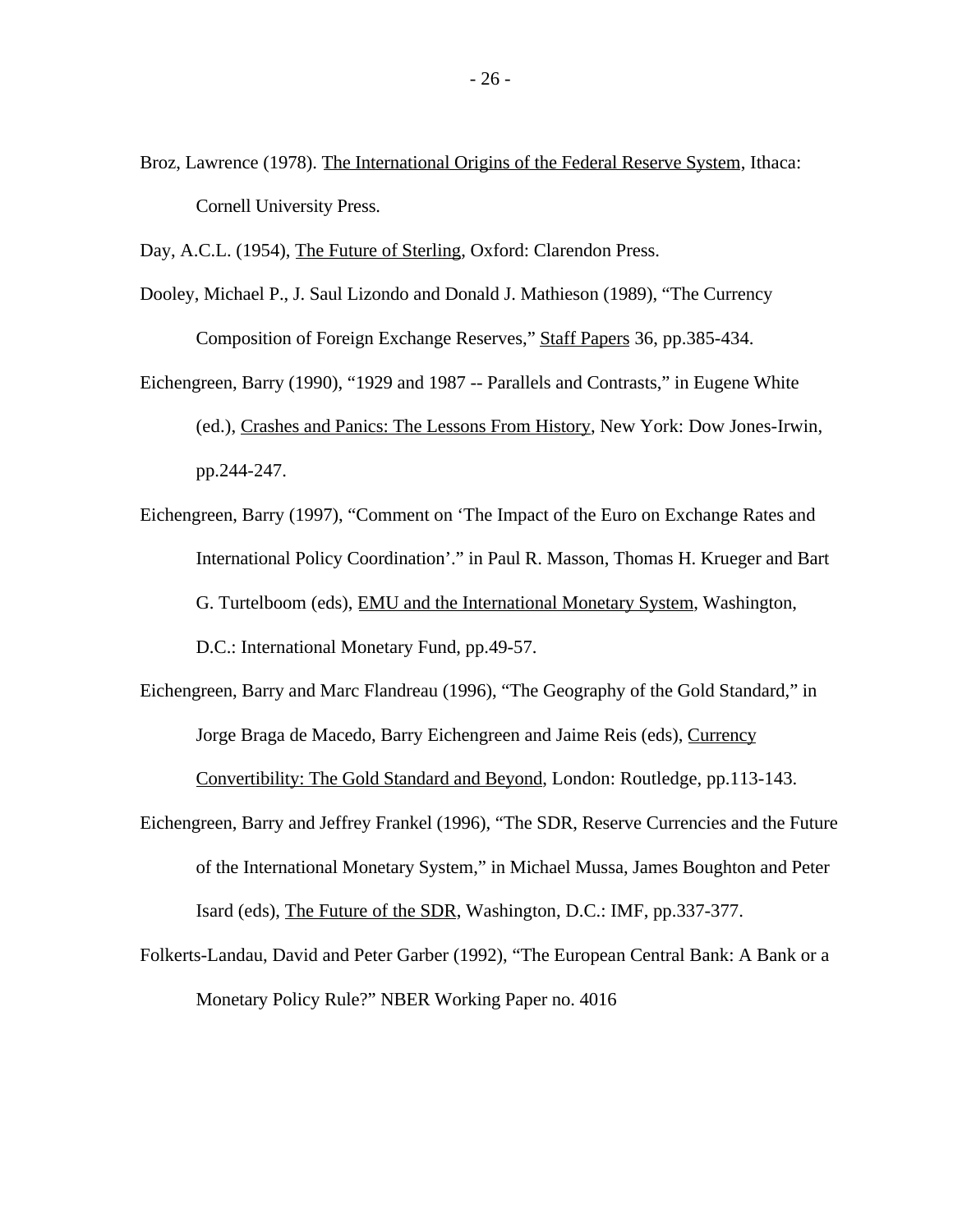- Folkerts-Landau, David et al. (1997), International Capital Markets: Developments, Prospects and Key Policy Issues: Part II: Selected Issues, Washington, D.C.: International Monetary Fund
- Goldman Sachs (1996), "EMU's Excess Foreign Reserves," EMU Briefing 6, London: Goldman Sachs.
- Goodhart, Charles and Dirk Schoenmaker (1995), "Monetary Policy and Banking Supervision," Oxford Economic Papers 49, pp.539-560.
- Hartmann, Philipp (1996), "The Future of the Euro as an International Currency: A Transactions Perspective," Financial Markets Group, London School of Economics, Special Paper no. 91 (November).
- International Monetary Fund (1953), "The Adequacy of Monetary Reserves," Staff Papers 3, pp.181-227.
- Lindert, Peter (1967), "Key Currencies and the Gold Exchange Standard, 1900-1913," unpublished Ph.D. dissertation, Cornell University.
- Lindert, Peter (1969), "Key Currencies and Gold, 1900-1913," Princeton Studies in International Finance no. 24, International Finance Section, Department of Economics, Princeton University.

Nurkse, Ragnar (1944), International Currency Experience, Geneva: League of Nations.

Prati, Alessandro and Gary Schinasi (1997), "European Monetary Union and International Capital Markets: Structural Implications and Risks," IMF Working Paper 97/62, Washington, D.C.: International Monetary Fund.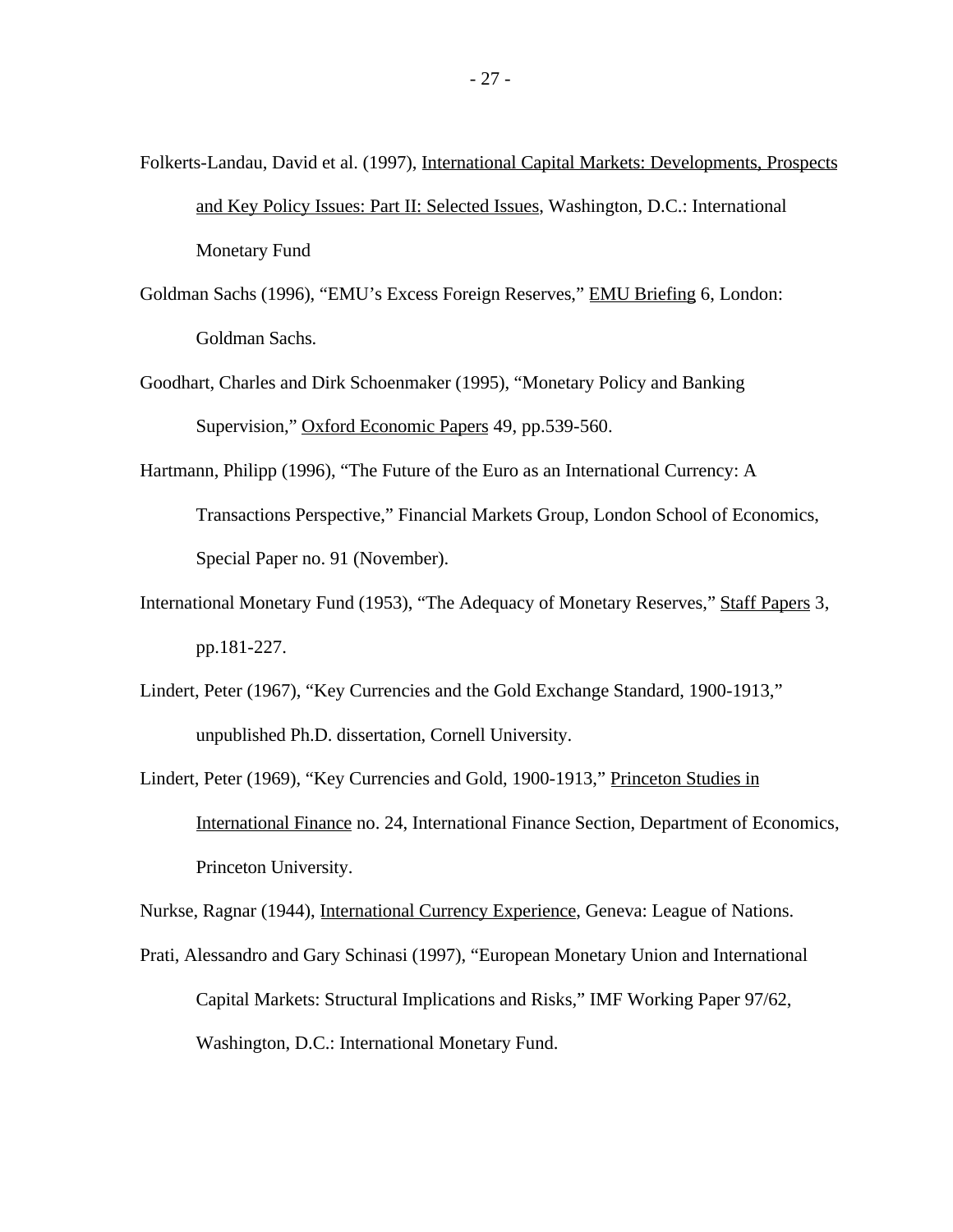Redish, Angela (1990), "The Evolution of the Gold Standard in England," Journal of Economic History 50, pp.789-805.

Triffin, Robert (12964), "The Evolution of the International Monetary System: Historical Reappraisal and Future Perspectives," Princeton Studies in International Finance no. 12, International Finance Section, Department of Economics, Princeton University. Williamson, John (1996), "The Case for a Common Basket Peg for East Asian Countries,"

unpublished manuscript, Institute for International Economics.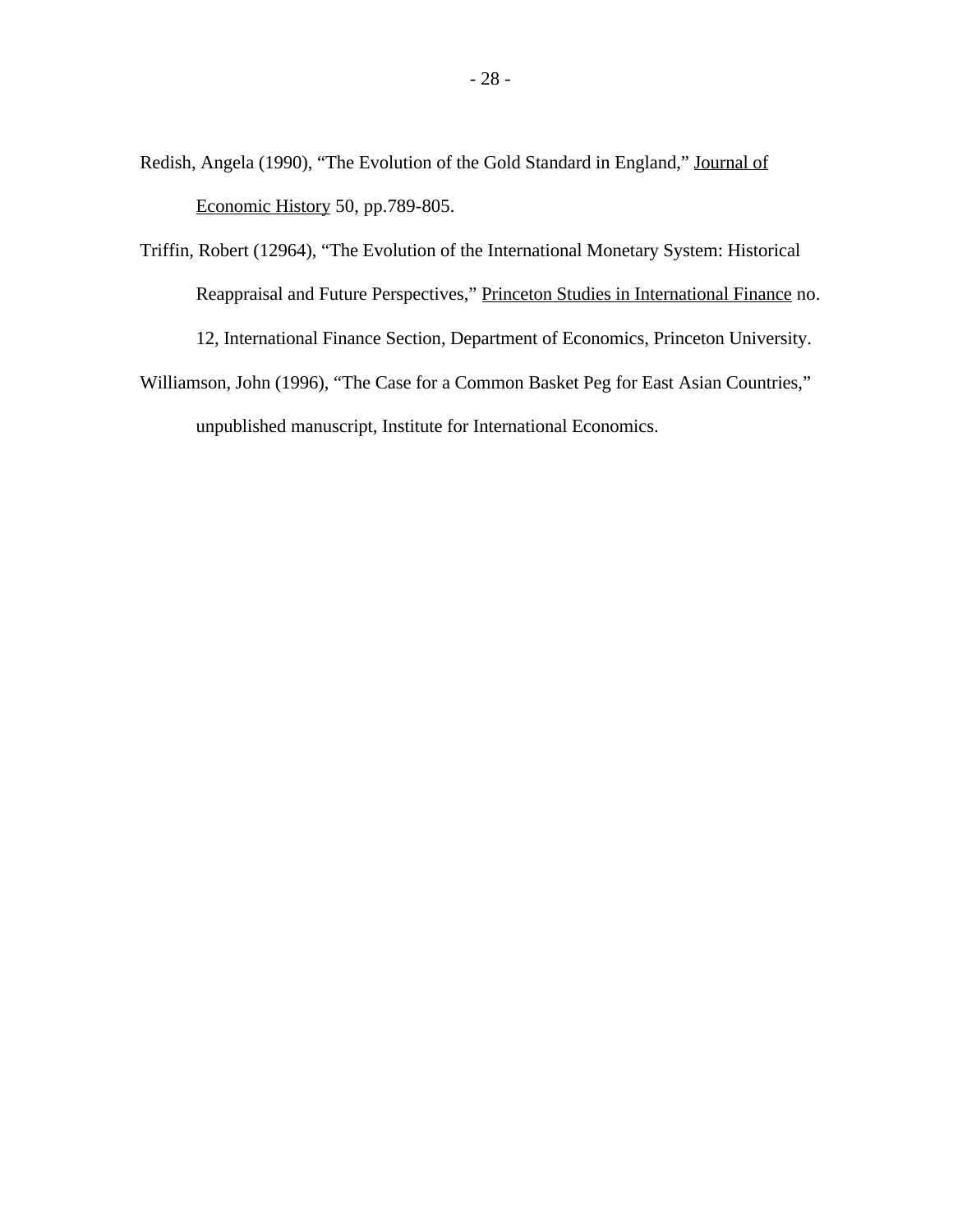#### **Footnotes**

1.See for example Benassy-Quere, Italianer, and Pisani-Ferry (1994), Benassy-Quere (1996),

Alogoskoufis and Portes (1997), and Bergsten (1997).

2.The discussion that follows builds on Eichengreen and Flandreau (1996).

3.Note the word "foreign." A parallel development was the growth in the 19th century of

overseas branches of London banks to provide finance in British colonies and protectorates.

These branches maintained assets in London and issued bank notes for the colonies,

maintaining a fixed exchange rate between that currency and sterling.

4.The data utilized in this subsection are from Lindert (1967). The discussion draws on Bordo and Eichengreen (1997).

5.Note that the currency denomination or domicile of a quarter to a third of the foreign exchange reserves held by central banks and governments in this period were not specified, making all such estimates rough and ready.

6.As one author put it, "The main technical reason why it was possible to operate a singlecentred system relatively smoothly was that short-term finance in London was always available. In times of difficulty, adequate amounts of international liquidity would always be created." Day (1953), p.18.

7.These new statutes explicitly authorized the central bank to hold a portion of its reserves in convertible foreign exchange and in some cases gave it the option of redeeming its notes in foreign exchange rather than gold.

8.The argument here builds on Broz (1997).

9.See Nurkse (1944), p.55 and Bell (1956), Table 1. Ireland's sterling reserves account for the largest single part of this total.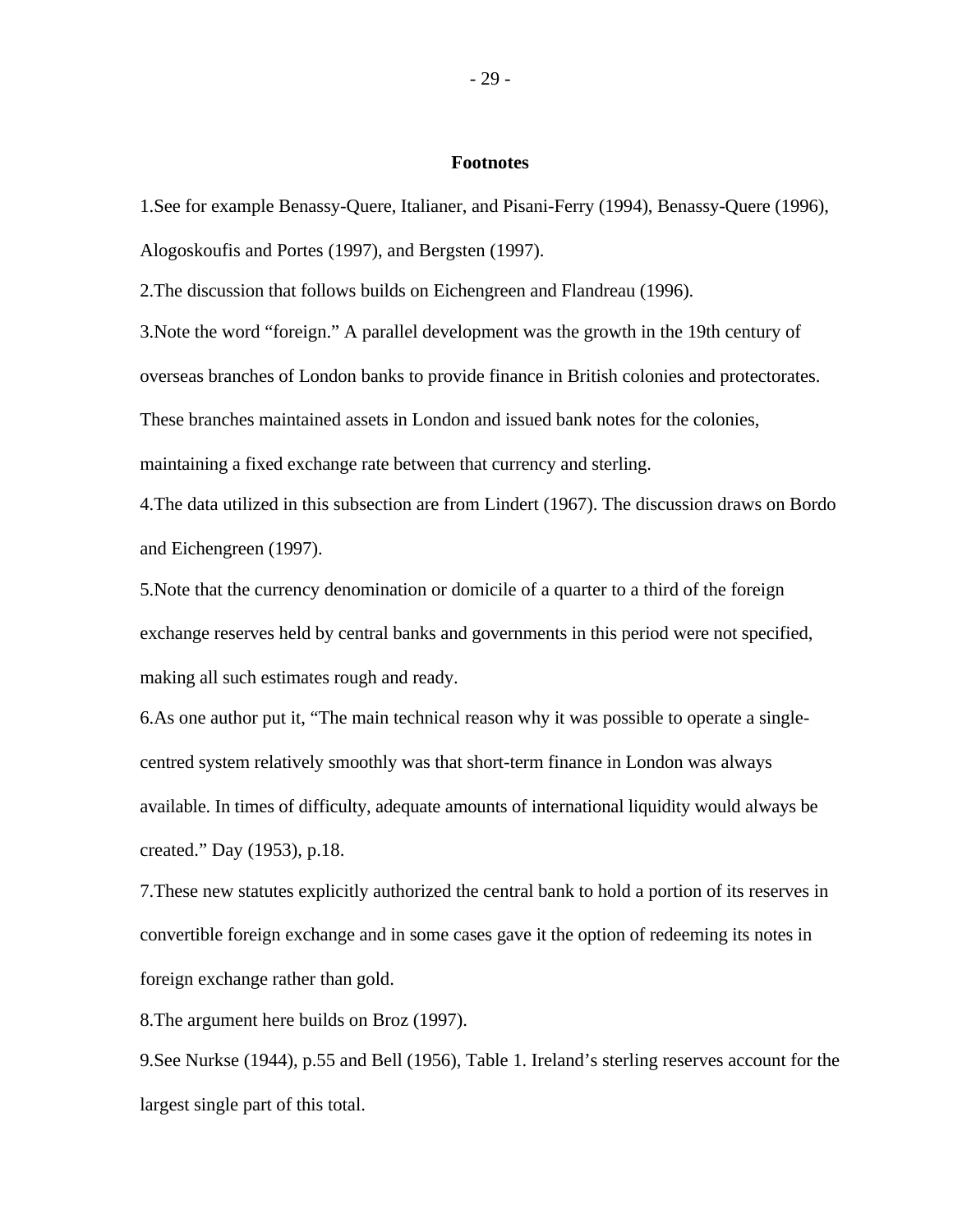10.Dooley, Lizondo and Mathieson (1989) show that for developing countries in particular the tendency to hold a particular reserve currency is greater when that country pegs its exchange rate to the reserve-currency country, when it trades heavily with that country, and when its external debt service payments are heavily denominated in that country's currency. 11.For the earlier period it would be necessary also to analyze portfolio choice between gold and foreign exchange. On this question see Bordo and Eichengreen (1997).

12.Data on the composition of reserves are drawn from the IMF's annual reports. Other data on inflation and the shares of countries in global GDP and exports are from the Fund's World Economic Outlook database.

13.The deutschmark share is the least well behaved of the four, in part due to the effects of the German unification shock, making it the logical equation to drop. As shown in Figure 3, German unification led the country's share of global GNP to jump up discontinuously. Coincident with this, central banks began to run down their deutschmark reserves, perhaps in anticipation of unification's inflationary consequences.

14.This is a larger effect than reported in Eichengreen and Frankel (1996).

15.See for example Bergsten (1997).

16.Here I draw on Eichengreen (1997).

17.Estimates by Benassy, Italianer and Pisani-Ferry (1994) for 1992 run as follows. If the EU wishes to maintain its traditional ratio of reserves to imports, it would be able to liquidate about a third of its reserves when Stage III begins. The vast majority of this liquidation (say, 80 percent) would occur automatically, as reserves denominated in the currencies of Emu members were converted into internal credits of the ESCB. Thus, the initial decline in reserves held in European currencies *in Europe* would far outstrip any reduction in the ECB's